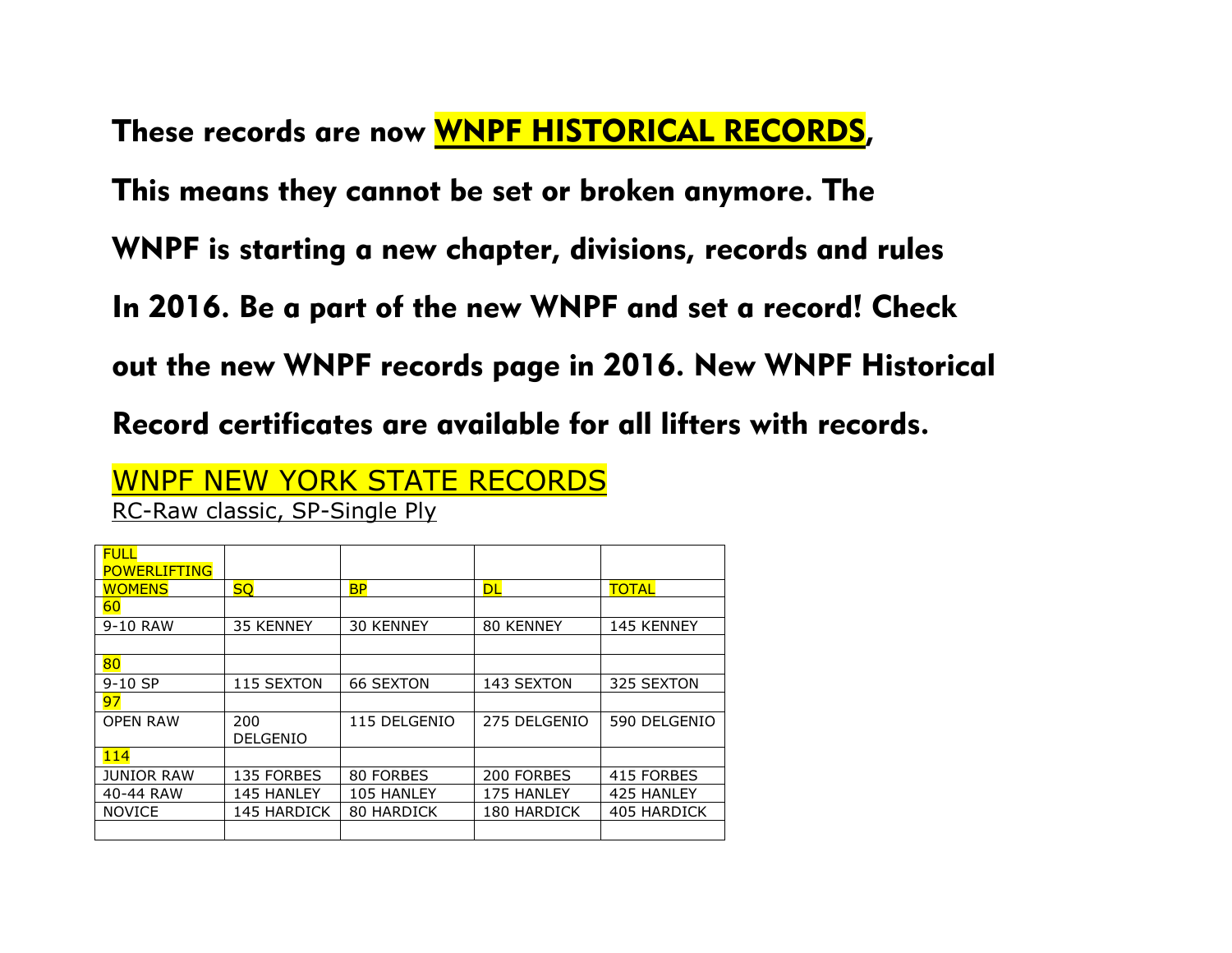| 123               |                 |                  |                 |                 |
|-------------------|-----------------|------------------|-----------------|-----------------|
| <b>JUNIOR RC</b>  | <b>125 ALT</b>  | <b>85 ALT</b>    | <b>225 ALT</b>  | 435 ALT         |
| <b>OPEN RAW</b>   | 225 BASHIR      | 140 CARDIN       | 280 CARDIN      | 630 CARDIN      |
| <b>SUBS RAW</b>   | 160 TORRES      | 75 TORRES        | 215 TORRES      | 450 TORRES      |
| 40-44 RAW         | 135 ANIDJAR     | 90 ANIDJAR       | 190 ANIDJAR     | 415 ANIDJAR     |
| $45-49$ RC        | 105 PETERS      | <b>70 PETERS</b> | 205 PETERS      | 380 PETERS      |
| $50 - 54$         | 175             | 105              | 185             | 465             |
|                   |                 |                  |                 |                 |
| 132               |                 |                  |                 |                 |
| 13-16 RAW         | 100 COLWELL     | 65 COLWELL       | 165 COLWELL     | 330 COLWELL     |
| LIFETIME RC       | 225             | 160 PICCHIONE    | 360             | 745             |
|                   | PICCHIONE       |                  | PICCHIONE       | PICCHIONE       |
| <b>OPEN RAW</b>   | <b>265 KOYA</b> | 150 KOYA         | 360 KOYA        | <b>775 KOYA</b> |
| OPEN RC           | 205 MOMJIAN     | <b>125 HAN</b>   | <b>290 KOYA</b> | <b>595 HAN</b>  |
| <b>SUBS RAW</b>   | 230 CARDIN      | 150 CARDIN       | 305 CARDIN      | 685 CARDIN      |
| 40-44 RC          | 185 GIFFORD     | 115 GIFFORD      | 280 GIFFORD     | 575 GIFFORD     |
|                   |                 |                  |                 |                 |
| 148               |                 |                  |                 |                 |
| 11-12 SP          | 132 SEXTON      | 77 SEXTON        | 137 SEXTON      | 347 SEXTON      |
| 13-16 SP          | 143 SEXTON      | 99 SEXTON        | 165 SEXTON      | 407 SEXTON      |
| 13-16 RAW         | 140 COLWELL     | 70 COLWELL       | 205 COLWELL     | 415 COLWELL     |
| 13-16 RC          | 160             | 90               | 225             | 475             |
| <b>SUBS RC</b>    | 245 GUZMAN      | 200 GUZMAN       | 300 GUZMAN      | 745 GUZMAN      |
| 40-44 RC          | 260 BROWN       | 140 BROWN        | 305 GIFFORD     | 695 BROWN       |
| 40-44 RAW         | 205 GIFFORD     | 125 GIFFORD      | 320 GIFFORD     | 650 GIFFORD     |
| 45-49 RC          | 225 GIFFORD     | 135 GIFFORD      | 295 GIFFORD     | 640 GIFFORD     |
| 50-54 RAW         | 170 DEMURO      | 130 DEMURO       | 265 DEMURO      | 560 DEMURO      |
| 50-54 RC          | 165             | 100              | 175             | 440             |
| 50-54 RAW         | 135 HIGGS       | 125 HIGGS        | 275 HIGGS       | 535 HIGGS       |
| P/F/M RAW         | 110             | 70 POZZUTO       | 180 POZZUTO     | 360 POZZUTO     |
|                   | POZZUTO         |                  |                 |                 |
| <b>OPEN RC</b>    | 270 BROWN       | 200 GUZMAN       | 315 BROWN       | 745 GUZMAN      |
| <b>OPEN RAW</b>   | 315             | 190 WHITE        | 405 WHITE       | 895 WHITE       |
|                   | <b>HOFFMAN</b>  |                  |                 |                 |
| LIFETIME RC       | 175             | 145              | 225             | 545             |
| <b>NOVICE RAW</b> | 105             | 65 GISONDI, S    | 200             | 370             |
|                   | GISONDI, S      |                  | GISONDI, S      | GISONDI, S      |
| <b>JUNIOR RAW</b> | 250             | 135 CASSELLA     | 285 CASSELLA    | SOWALSKI        |
|                   | SOWALSKI        |                  |                 | 650             |
|                   |                 |                  |                 |                 |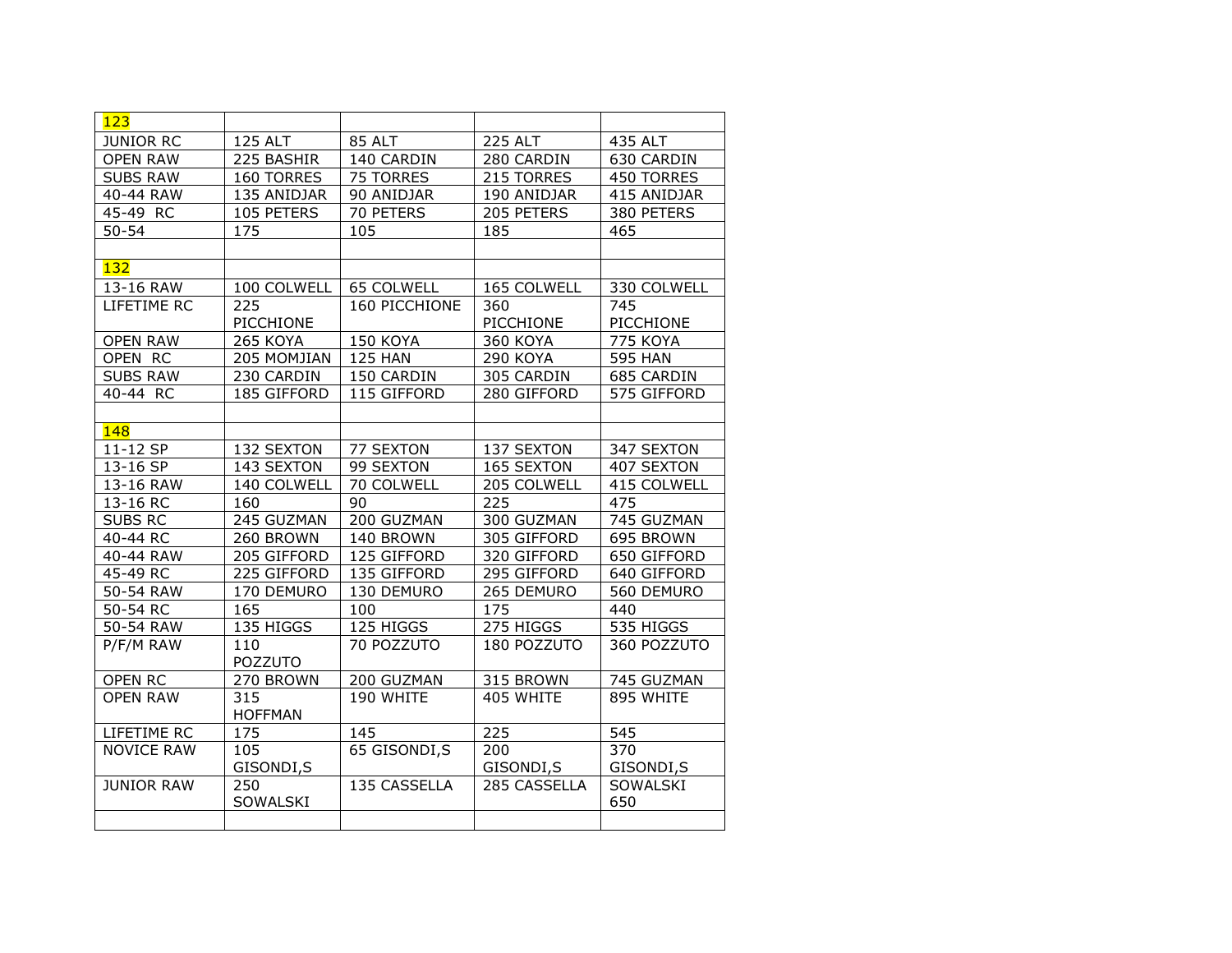| 165               |                  |                  |                  |                     |
|-------------------|------------------|------------------|------------------|---------------------|
| 11-12 SP          | 55 SEXTON        | 88 SEXTON        | 55 SEXTON        | 198 SEXTON          |
| <b>SUBS RC</b>    | $225 -$          | 110- SCHMIDT     | 220- SCHMIDT     | 555- SCHMIDT        |
|                   | <b>SCHMIDT</b>   |                  |                  |                     |
| LIFETIME RC       | 190 BABIN        | 115 BABIN        | 250 BABIN        | 555 BABIN           |
| <b>JUNIOR RAW</b> | 185 HARTER       | 115 HARTER       | 250 HARTER       | 550 HARTER          |
| <b>OPEN RAW</b>   | 275              | 155 SZLACHCIC    | 340              | 770                 |
|                   | <b>SZLACHCIC</b> |                  | <b>SZLACHCIC</b> | <b>SZLACHCIC</b>    |
| <b>SUBS RAW</b>   | 185              | 100 COLWELL, K   | 270              | 555                 |
|                   | COWELL, K        |                  | COLWELL, K       | COLWELL, K          |
| 45-49 RAW         | 175              | 125 MIKICIUK     | 270 MIKICIUK     | 570 MIKICIUK        |
|                   | <b>MIKICIUK</b>  |                  |                  |                     |
| 45-49 RC          | 195              | 120 MIKICIUK     | 275 MIKICIUK     | 590 MIKICIUK        |
|                   | <b>MIKICIUK</b>  |                  |                  |                     |
| 50-54 RC          | 185              | 120 MIKICIUK     | 280 MIKICIUK     | 585 MIKICIUK        |
|                   | <b>MIKICIUK</b>  |                  |                  |                     |
| 50-54 RAW         | 155 DEMURO       | 135 DEMURO       | 270 HIGGS        | 535 HIGGS           |
|                   |                  |                  |                  |                     |
| 181               |                  |                  |                  |                     |
| <b>JUNIOR RAW</b> | 240              | 145 MROZINSKI    | 285              | 650                 |
|                   | MROZINSKI        |                  | MROZINSKI        | MROZINSKI           |
| LIFETIME RC       | 210 LINDER       | 150 LINDER       | 320 LINDER       | 680 LINDER          |
| <b>OPEN RC</b>    | 230              | 115 PATTERSON    | 290              | 635                 |
|                   | <b>PATTERSON</b> |                  | <b>PATTERSON</b> | <b>PATTERSON</b>    |
| <b>OPEN RAW</b>   | 275              | 155 LINDER       | 330 LINDER       | 725 LINDER          |
|                   | <b>NWOSUOCHA</b> |                  |                  |                     |
| <b>SUBS RAW</b>   | 175 LINDER       | 150 LINDER       | 300LINDER        | 625 LINDER          |
| <b>NOVICE RAW</b> | <b>200 ROSE</b>  | <b>115 ROSE</b>  | <b>210 ROSE</b>  | <b>525 ROSE</b>     |
| 45-49 RAW         | <b>200 ROSE</b>  | <b>115 ROSE</b>  | <b>210 ROSE</b>  | <b>525 ROSE</b>     |
| 50-54 RC          | 205              | 120 MIKICIUK     | 290 MIKICIUK     | <b>615 MIKICIUK</b> |
|                   | <b>MIKICIUK</b>  |                  |                  |                     |
|                   |                  |                  |                  |                     |
| <b>SHW</b>        |                  |                  |                  |                     |
| 17-19 RAW         | 340 WINCHIP      | 145 WINCHIP      | 355 WINCHIP      | 815 WINCHIP         |
| <b>OPEN RAW</b>   | 285              | 165              | 335              | 785                 |
|                   | <b>MCSPADDEN</b> | <b>MCSPADDEN</b> | <b>MCSPADDEN</b> | <b>MCSPADDEN</b>    |
| LIFETIME RC       | 325              | 165              | 365              | 845                 |
|                   |                  |                  |                  |                     |
|                   |                  |                  |                  |                     |
| <b>WOMEN'S</b>    |                  | <b>WOMEN'S</b>   |                  | <b>WOMEN'S</b>      |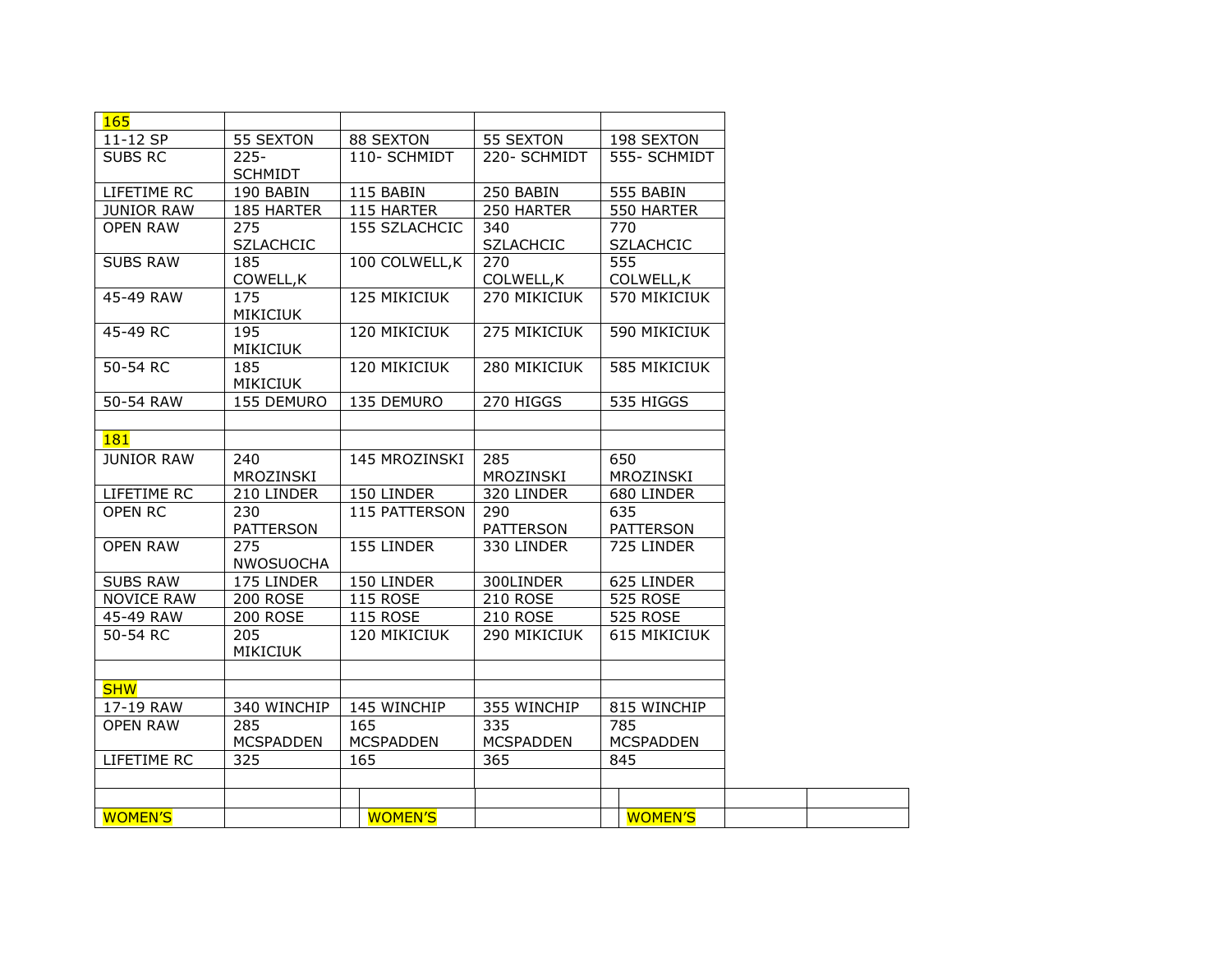| <b>BENCH</b>                |                          | <b>DEADLIFT</b> |                         | <b>SQUAT</b>                                      |                      |                           |
|-----------------------------|--------------------------|-----------------|-------------------------|---------------------------------------------------|----------------------|---------------------------|
| 105                         |                          | 105             |                         |                                                   |                      |                           |
| 75-79                       | 115 MURPHY               | 75-79           | 225 MURPHY              |                                                   |                      |                           |
|                             |                          |                 |                         |                                                   |                      |                           |
| 114                         |                          | 97              |                         | 123                                               |                      |                           |
| 17-19 RAW                   | 80<br><b>STYLIADES</b>   | 9-10 RAW        | 30 KENNEY               | 50-54 RAW                                         | 150<br><b>KAUKUS</b> |                           |
| POLICE/F/MILT<br><b>RAW</b> | 120-WILCOX               |                 |                         |                                                   |                      |                           |
| <b>OPEN RAW</b>             | 120<br>ALBARRACIN        | 114             |                         | <b>148</b>                                        |                      |                           |
| 75-79 RAW                   | 115 MURPHY               | <b>OPEN RAW</b> | 225<br><b>ALBARRCIN</b> | <b>SUBS RAW</b>                                   | 150<br><b>SERVEY</b> |                           |
|                             |                          | 75-79 RAW       | 220 MURPHY              |                                                   |                      |                           |
|                             |                          |                 |                         |                                                   |                      |                           |
| 123                         |                          | 123             |                         | <b>WOMEN'S</b><br><b>BENCH FOR</b><br><b>REPS</b> |                      |                           |
| 13-16 RAW                   | 85 JACKSON               | $50 - 54$       | <b>185 KAUKUS</b>       | <b>105</b>                                        | 75-79                | 45-MURRAY                 |
| 17-19 RAW                   | 100 JACKSON              | POL/F/MILT      | 350- MANZO              | 114                                               | 75-79                | 42-MURPHY                 |
| <b>SUBS RAW</b>             | 125 CARDIN               | 60-64 RAW       | 165 LOUGHLIN            |                                                   |                      |                           |
| 40-44 RAW                   | 90 GIFFORD               | 75-79 RAW       | 225 MURPHY              | 123                                               | $70 - 74$            | $35 -$<br><b>MURPHY</b>   |
| 50-54 RAW                   | 100-KAUKUS               |                 |                         |                                                   | 75-79                | $37 -$<br><b>MURPHY</b>   |
| 60-64 RAW                   | 100<br>LOUGHLIN          |                 |                         |                                                   |                      |                           |
| 70-74 RAW                   | 115 MURPHY               |                 |                         | 132                                               | $70 - 74$            | 36-MURPHY                 |
| 75-79 RAW                   | 125 MURPHY               |                 |                         |                                                   |                      |                           |
| POL/F/MILT SP               | 170 MANZO                |                 |                         | <b>148</b>                                        | LIFETIME             | 64-MUSSER                 |
| POL/F/MILT<br><b>RAW</b>    | 155 MANZO                |                 |                         |                                                   | <b>OPEN</b>          | 48-WHITE                  |
|                             |                          |                 |                         |                                                   | $50 - 54$            | 50-BLAIR                  |
|                             |                          |                 |                         |                                                   |                      |                           |
| 132                         |                          | 132             |                         | 165                                               | $40 - 44$            | $69 -$<br><b>MITCHELL</b> |
| LIFETIME RAW                | 181 MANZO                | $13 - 16$       | 155 SEXTON              |                                                   | 45-49                | 22-MACRI                  |
| <b>OPEN RAW</b>             | 165<br><b>DIGIRALAMO</b> | 45-49 RAW       | 315 BERBERT             |                                                   | $50 - 54$            | 36-BLAIR                  |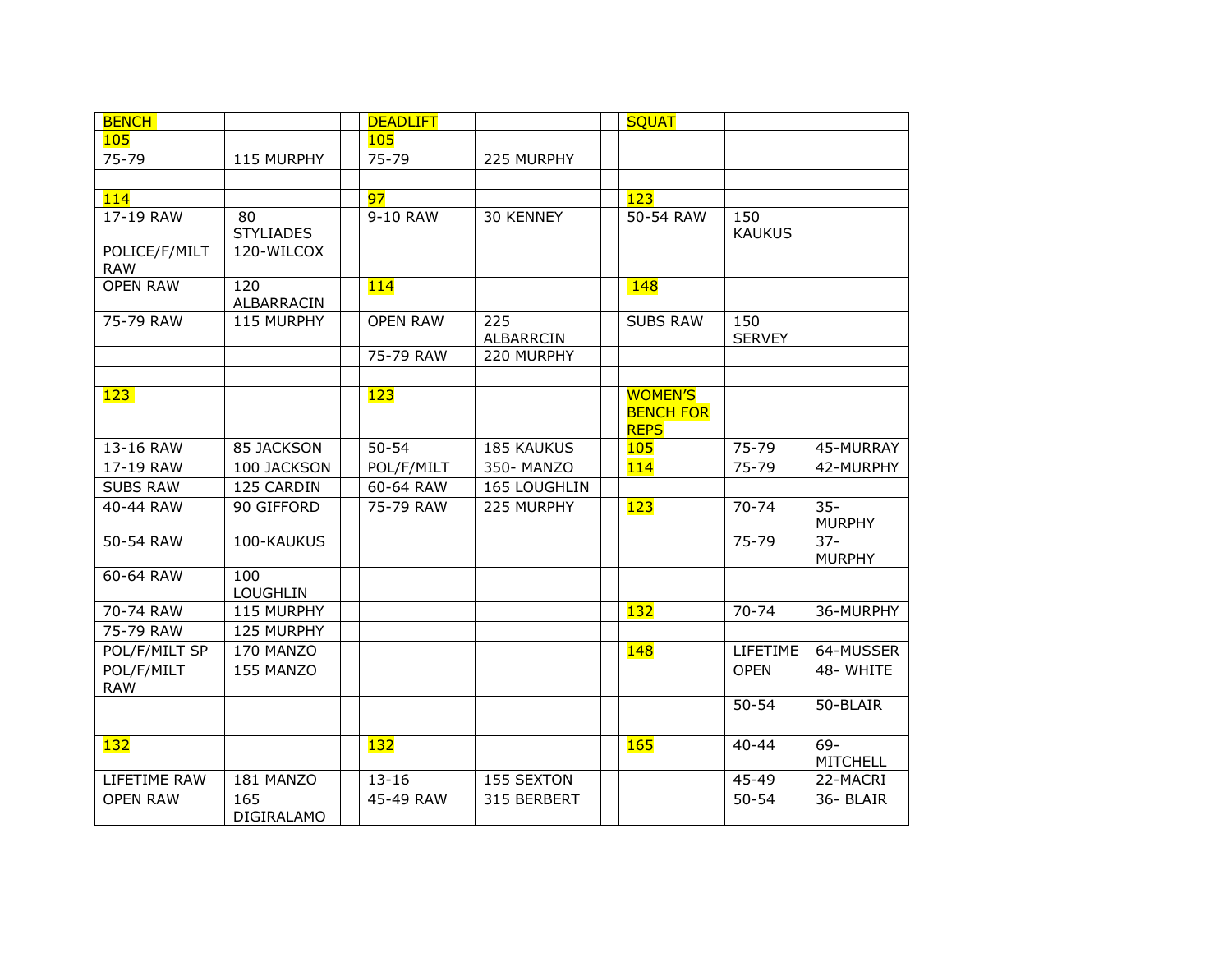| 50-54 RAW         | 125-TIBOLLO             | 65-69                  | 290<br><b>GAMBARDELLA</b> |                                    | <b>OPEN</b> | 22-MACRI                   |
|-------------------|-------------------------|------------------------|---------------------------|------------------------------------|-------------|----------------------------|
| <b>NOVICE RAW</b> | 155<br>DIGIRALAMO       | 65-69 RAW              | 260<br><b>GAMBARDELLA</b> |                                    | LIFETIME    | 64-MUSSER                  |
|                   |                         |                        |                           |                                    |             |                            |
| 148               |                         | 148                    |                           |                                    |             |                            |
| 13-16 RAW         | 70                      | LIFETIME<br><b>RAW</b> | 415 WHITE                 |                                    |             |                            |
| <b>JUNIOR RAW</b> | 160<br><b>GOODRIDGE</b> | <b>OPEN RAW</b>        | 415 WHITE                 | <b>WOMEN'S</b><br><b>POWERCURL</b> |             |                            |
| LIFETIME RAW      | 210 WHITE               | <b>SUBS RAW</b>        | 250 SERVEY                | 105                                | 70-79       | 60-MURPHY                  |
| <b>OPEN RAW</b>   | 210 WHITE               | 50-54 RAW              | 230<br><b>THELANDER</b>   | 114                                | $70 - 79$   | $60 -$<br><b>MURPHY</b>    |
| <b>SUBS RAW</b>   | 200 MUSSER              |                        |                           |                                    |             |                            |
| 45-49 RAW         | 135<br><b>ECKSTRAND</b> |                        |                           |                                    |             |                            |
| 50-54 RAW         | 135 BLAIR               |                        |                           | <b>148</b>                         | $40 - 49$   | $70 -$<br><b>GIFFORD</b>   |
| 165               |                         | 165                    |                           |                                    |             |                            |
| 13-16 RAW         | 80 AMEIGH               | 13-16 RAW              | 175 AMEIGH                |                                    |             |                            |
| LIFETIME RAW      | 205 MUSSER              | 50-54 RAW              | 275 DRURY                 | 165                                | 40-49       | 70- MACRI                  |
| <b>OPEN RAW</b>   | 200 MUSSER              | 55-59 RAW              | 275 HIGGS                 |                                    | <b>OPEN</b> | 60-MACRI                   |
| 40-44 RAW         | 200<br>MITCHELL         |                        |                           |                                    |             |                            |
| 45-49 RAW         | 135 BLAIR               |                        |                           | <b>181</b>                         | $50 - 59$   | 80-DRURY                   |
| 50-54 RAW         | 135 BLAIR               |                        |                           | <b>SHW</b>                         | $40 - 49$   | $80 -$<br><b>STUBBINGS</b> |
| 55-59 RAW         | 125 HIGGS               |                        |                           |                                    |             |                            |
| <b>NOVICE RAW</b> | 125 CALEB               |                        |                           |                                    |             |                            |
| POL/F/MILT        | 125 CALEB               |                        |                           |                                    |             |                            |
|                   |                         |                        |                           |                                    |             |                            |
| 181               |                         | <b>181</b>             |                           |                                    |             |                            |
| LIFETIME          | 145 MORONI              | LIFETIME<br><b>RAW</b> | 225 MORONI                |                                    |             |                            |
| <b>OPEN RAW</b>   | 185<br>SINGLETON        | <b>SUBS RAW</b>        | 380<br>SINGLETON          |                                    |             |                            |
| <b>SUBS RAW</b>   | 185<br><b>SINGLETON</b> | 40-44 RAW              | 290 GERKIN                |                                    |             |                            |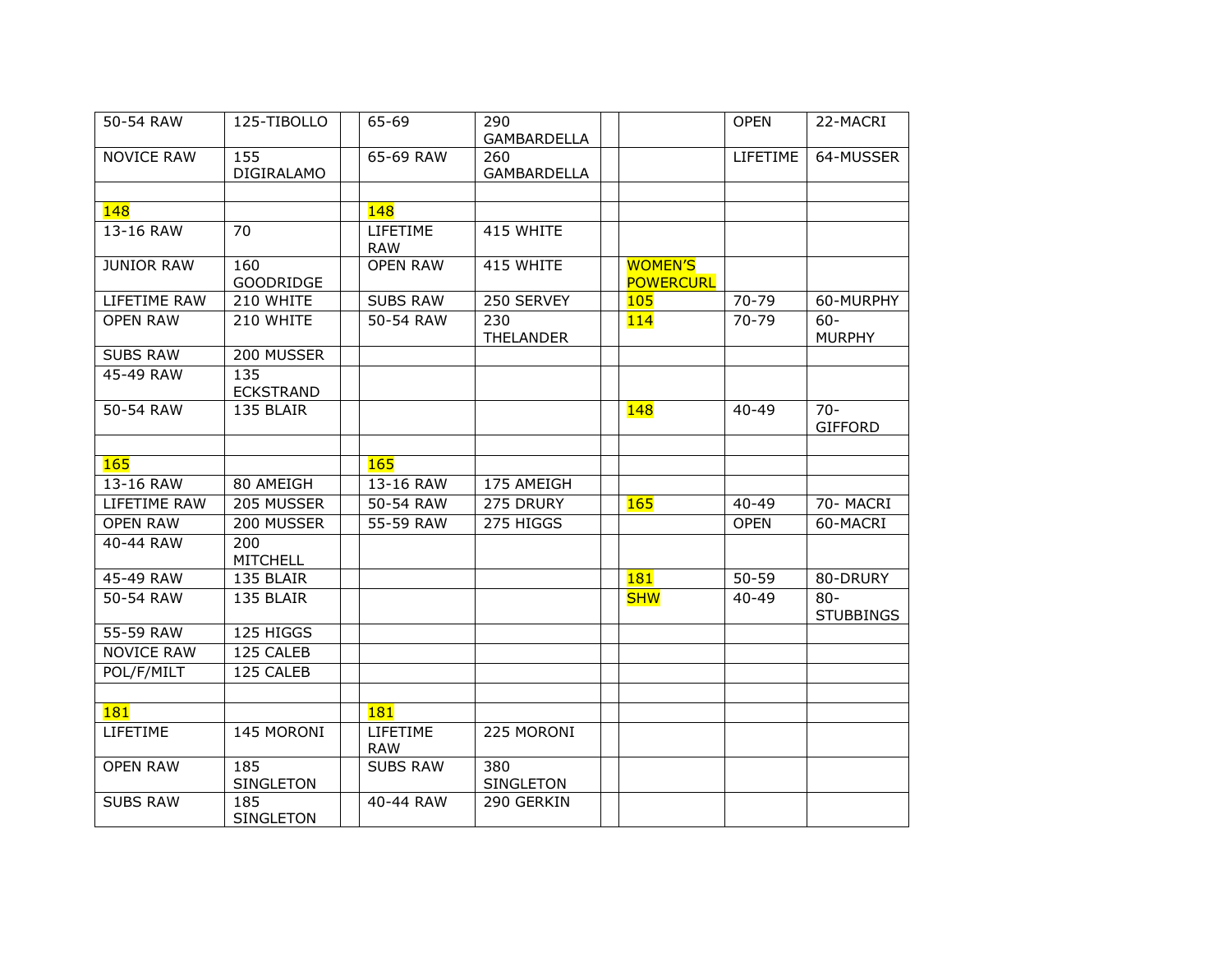| 40-44 RAW                   | 155 GERKIN  | 45-49 RAW                     | 290 GERKIN              |  |  |
|-----------------------------|-------------|-------------------------------|-------------------------|--|--|
| 45-49 RAW                   | 160 GERKIN  | <b>OPEN RAW</b>               | 380<br><b>SINGLETON</b> |  |  |
|                             |             |                               |                         |  |  |
| <b>SHW</b>                  |             | <b>SHW</b>                    |                         |  |  |
| LIFETIME SP                 | 225         | <b>LIFETIME</b><br><b>RAW</b> | 315                     |  |  |
| <b>OPEN RAW</b>             | 175 CHAFFEE | <b>OPEN RAW</b>               | 265 CHAFFEE             |  |  |
| <b>SUBS RAW</b>             | 180         | 40-44 RAW                     | 270 COOK                |  |  |
| 40-44 RAW                   | 160         | 45-49 RAW                     | 175 ROGERS              |  |  |
| 45-49 RAW                   | 100 ROGERS  | POL/FIRE/MIT<br><b>RAW</b>    | 200 ROGERS              |  |  |
| 50-54 RAW                   | 160 REGAN   |                               |                         |  |  |
| POL/FIRE/MILT<br><b>RAW</b> | 90ROGERS    |                               |                         |  |  |
|                             |             |                               |                         |  |  |

## MEN'S DIVISIONS

| <b>MEN'S</b>        | <b>SQUAT</b>      | <b>BENCH</b>      | <b>DEADLIFT</b>   | <b>TOTAL</b>      |
|---------------------|-------------------|-------------------|-------------------|-------------------|
| <b>POWERLIFTING</b> |                   |                   |                   |                   |
|                     |                   |                   |                   |                   |
| <b>100</b>          |                   |                   |                   |                   |
| 13-16 RC            | 100 MERKEL        | 65 MERKEL         | 195 MERKEL        | 360 MERKEL        |
|                     |                   |                   |                   |                   |
| 114                 |                   |                   |                   |                   |
| 13-16 RC            | 165 EDDY          | 110 EDDY          | 185 EDDY          | 460 EDDY          |
|                     |                   |                   |                   |                   |
| 123                 |                   |                   |                   |                   |
| 13-16 SP            | 250               | 135               | 260               | 645               |
| 11-12 RC            | 90                | 65                | 150               | 335               |
|                     | <b>STEPHENSON</b> | <b>STEPHENSON</b> | <b>STEPHENSON</b> | <b>STEPHENSON</b> |
|                     |                   |                   |                   |                   |
| 132                 |                   |                   |                   |                   |
| 11-12 RAW           | 187 WILCOX        | 127 WILCOX        | 215 WILCOX        | 529 WILCOX        |
| 13-16 RC            | 245 CONANT        | 155 CONANT        | 285 CONANT        | 685 CONANT        |
| 13-16 SP            | 275               | 105               | 280               | 660               |
| 17-19 RAW           | 270 HUMBERT       | 230 HUMBERT       | 365 HUMBERT       | 870 HUMBERT       |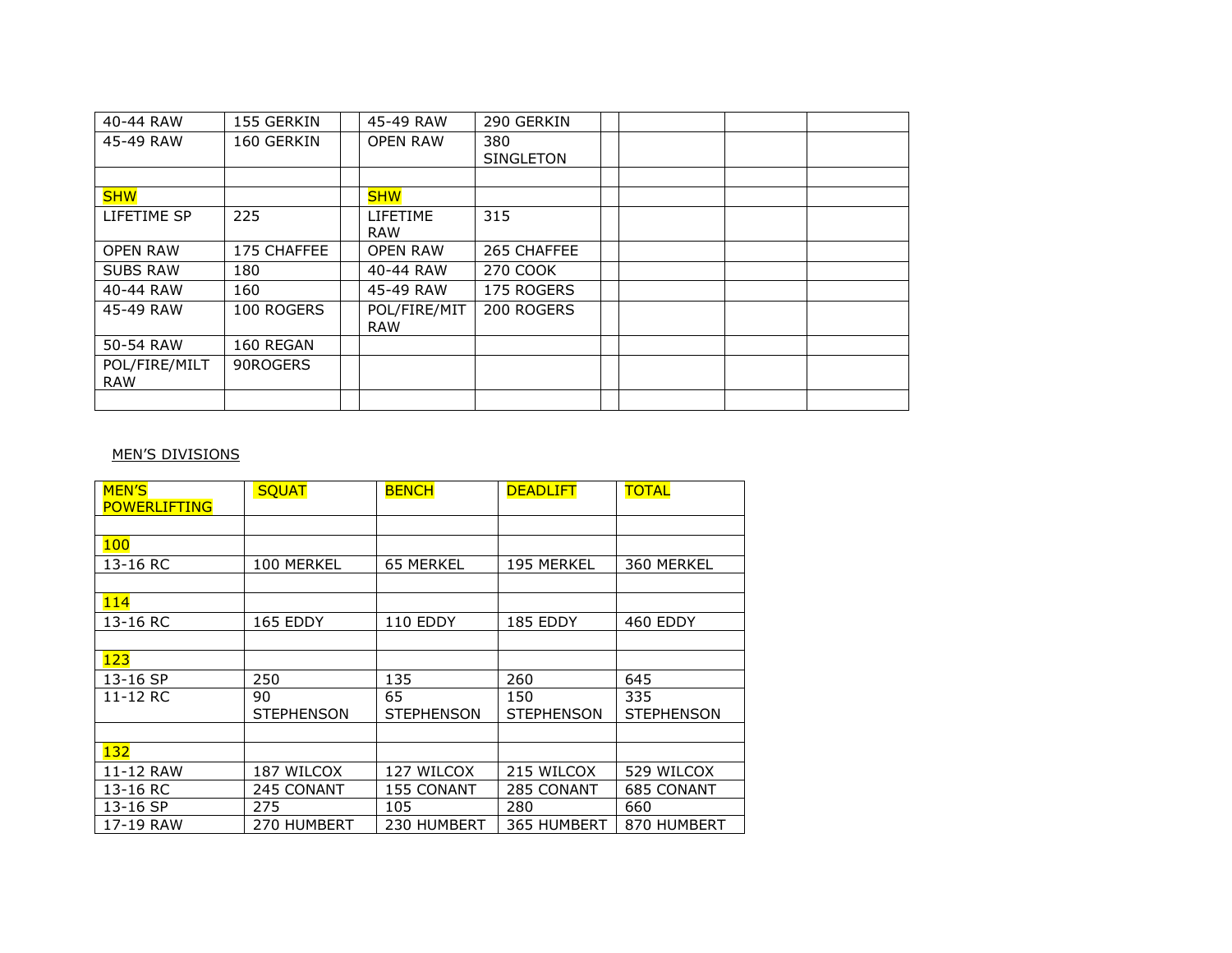| 17-19 RC          | 215 EDDY           | 155 EDDY           | 315 EDDY           | 835 EDDY           |
|-------------------|--------------------|--------------------|--------------------|--------------------|
| <b>JUNIOR RAW</b> | 300 HOLT           | 235 HOLT           | 405 HOLT           | 940 HOLT           |
| 45-49 SP          | 420-BEATY          | 220-BEATY          | 445-BEATY          | 1085-BEATY         |
| LIFETIME SP       | 260                | 185                | 325                | 770                |
| OPEN RC           | 295 BARKER         | 205 BARKER         | 340 BARKER         | 840 BARKER         |
| POL/FIRE/MILT RC  | 315 BARKER         | 205 BARKER         | 335 BARKER         | 855 BARKER         |
|                   |                    |                    |                    |                    |
| 148               |                    |                    |                    |                    |
| 11-12 RAW         | 145                | 90                 | 215                | 470                |
|                   | <b>STEVENSON</b>   | <b>STEVENSON</b>   | <b>STEVENSON</b>   | <b>STEVENSON</b>   |
| $13 - 16$         | 320                | 240                | 380                | 890                |
| 13-16 RAW         | 243                | 145                | 315                | 684                |
|                   | ARSENAULT          | <b>ALTAMURO</b>    | ALTAMURO           | ARSENAULT          |
| 17-19 RC          | 345 BRAULT         | 220 BRAULT         | 425BRAULT          | 990 BRAULT         |
| 17-19 RAW         | 350 HUMBERT        | 265 HUMBERT        | 415 HUMBERT        | 1030 HUMBERT       |
| <b>JUNIOR RAW</b> | 305 KETCHUM        | 215 SPIEGLER       | 405 KETCHAM        | 915 KETCHAM        |
| $40 - 44$         | 325                | 230                | 225                | 780                |
| 45-49 RC          | <b>405 RAWN</b>    | <b>250 RAWN</b>    | <b>330 RAWN</b>    | <b>985 RAWN</b>    |
| $45 - 49$         | 370-CORSI          | 250-CORSI          | 450-CORSI          | 1070-CORSI         |
| 50-54 RC          | <b>405 RAWN</b>    | 245 RAWN           | <b>350 RAWN</b>    | <b>1000 RAWN</b>   |
| 50-54 SP          | 415                | 290                | 415                | 1120               |
|                   | <b>DIFRANCISCO</b> | <b>DIFRANCISCO</b> | <b>DIFRANCISCO</b> | <b>DIFRANCISCO</b> |
| 55-59 SP          | 400 BROCHEY        | 285 BROCHEY        | 330 BROCHEY        | 1015 BROCHEY       |
| LIFETIME          | 345                | 250                | 345                | 940                |
| LIFETIME RC       | 225                | 135                | 255                | 615                |
| <b>OPEN RAW</b>   | 410 BRANDT         | 295 BRANDT         | 500 BRANDT         | 1205 BRANDT        |
| OPEN RC           | <b>425 LEE</b>     | <b>250 LEE</b>     | <b>465 LEE</b>     | 1140 LEE           |
|                   |                    |                    |                    |                    |
|                   |                    |                    |                    |                    |
| <b>165</b>        |                    |                    |                    |                    |
| 11-12 RAW         | 170                | 90                 | 200                | 460                |
|                   | <b>STEVENSON</b>   | <b>STEVENSON</b>   | <b>STEVENSON</b>   | <b>STEVENSON</b>   |
| 13-16 RC          | 280 PRIOR          | 190 PRIOR          | 380 PRIOR          | 880 PRIOR          |
| 17-19 RC          | 435 CIACCIA        | 265 ZINGONE        | 518 ZINGONE        | 1102 ZINGONE       |
| 17-19 RAW         | 420 CONNER         | 285 CONNER         | 520 CONNER         | 1225 CONNOR        |
| <b>JUNIOR RC</b>  | 375                | 275                | 405                | 1055               |
|                   | <b>BOYINGTON</b>   | <b>BOYINGTON</b>   | <b>BOYINGTON</b>   | <b>BOYINGTON</b>   |
| <b>JUNIOR RAW</b> | <b>420 ROSS</b>    | 260 MAYON          | 505                | 1105               |
|                   |                    |                    | <b>PALMERTON</b>   | <b>PALMERTON</b>   |
| $40 - 44$         | 430                | 355                | 465                | 1240               |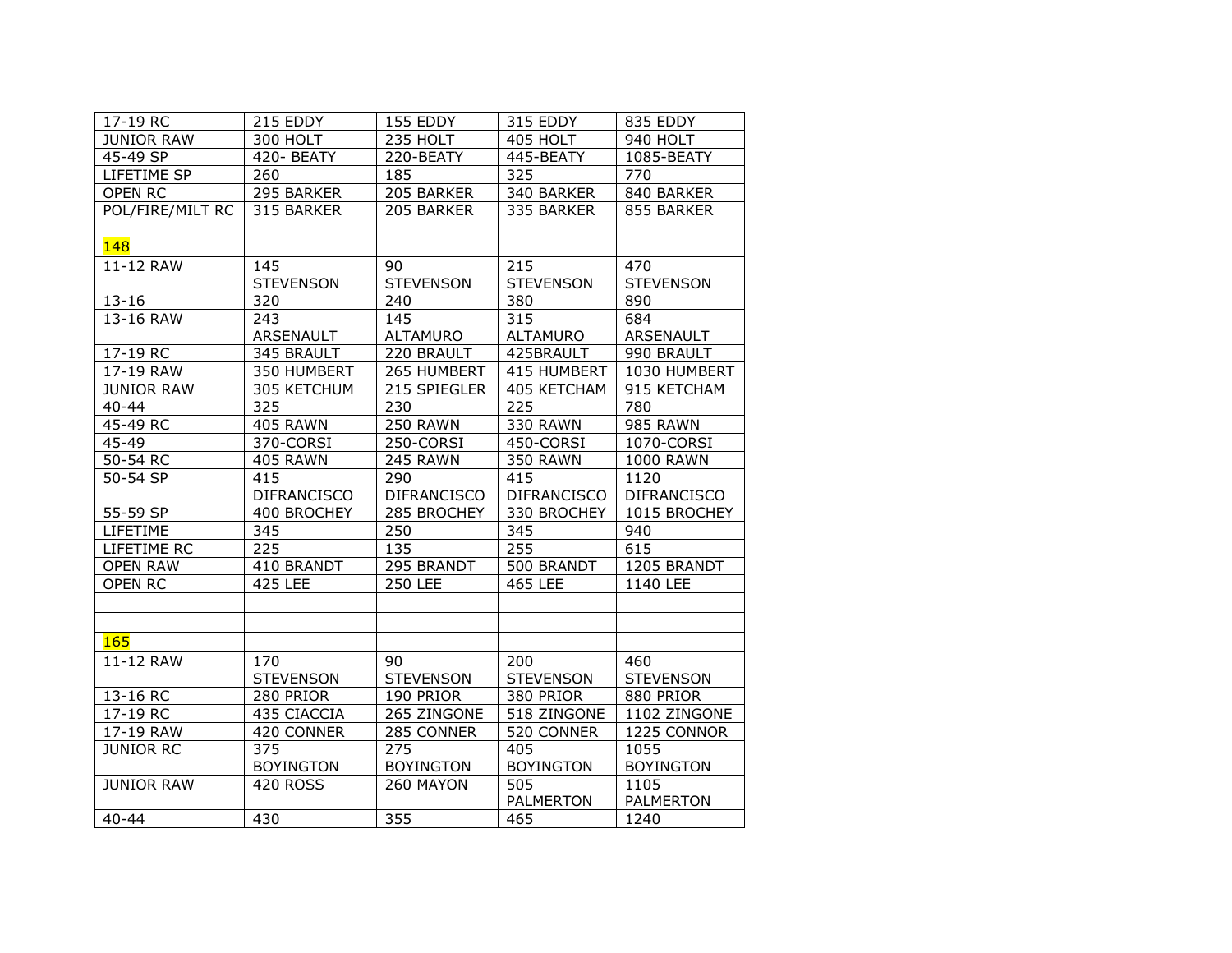| 45-49 RC          | 370               | 270               | 450             | 1090              |
|-------------------|-------------------|-------------------|-----------------|-------------------|
|                   | <b>STALLWORTH</b> | <b>STALLWORTH</b> | STALLWORTH      | <b>STALLWORTH</b> |
| $50 - 54$         | 455-ELSBERRY      | $380 -$           | 490-            | 1325-             |
|                   |                   | <b>ELSBERRY</b>   | ELSBERRY        | <b>ELSBERRY</b>   |
| 50-54 RC          | 405               | 275               | 460             | 1135              |
|                   | <b>STALLWORTH</b> | <b>STALLWORTH</b> | STALLWORTH      | <b>STALLWORTH</b> |
| 50-54 SP          | 455 MAXWELL       | 270 MAXWELL       | 460 MAXWELL     | 1165 MAXWELL      |
| 55-59             | 370 BROCHEY       | 255 BROCHEY       | 360 BROCHEY     | 985 BROCHEY       |
| 60-64 RAW         | 340 STEPHENS      | 205               | 410             | 955 STEPHENS      |
|                   |                   | <b>STEPHENS</b>   | <b>STEPHENS</b> |                   |
| 70-74 SP          | 380 COLLAZO       | 226 COLLAZO       | 418 COLLAZO     | 1025 COLLAZO      |
| 75-79 RC          | 300 COLLAZO       | 215 COLLAZO       | 380 COLLAZO     | 880 COLLAZO       |
| <b>JUNIOR</b>     | 405-KIM           | 275-KIM           | 465-KIM         | 1145-KIM          |
| LIFETIME          | 500               | $380 -$           | $490 -$         | 1325-             |
|                   |                   | <b>ELSBERRY</b>   | <b>ELSBERRY</b> | <b>ELSBERRY</b>   |
| LIFETIME RC       | 474 ROSATO        | 355 ROSATO        | 534 ROSATO      | 1355 ROSATO       |
| LIFETIME RAW      | 455 TRIGO         | 315 TRIGO         | 560 TRIGO       | 1320 TRIGO        |
| LIFETIME SP       | 560-MAXWELL       | 255-MAXWELL       | $510 -$         | 1325-             |
|                   |                   |                   | MAXWELL         | <b>MAXWELL</b>    |
| <b>NOVICE RAW</b> | 265 GISONDI       | 195 GISONDI       | 370 GISONDI     | 830 GISONDI       |
| <b>OPEN</b>       | 425               | 350               | 465             | 1240              |
| <b>OPEN RC</b>    | 450 MISCH         | <b>285 TRIGO</b>  | 525 MISCH       | 1210 MISCH        |
| OPEN SP           | 450 G-ZADICK      | 370 G-ZADICK      | 470 G-          | 1290 G-           |
|                   |                   |                   | ZADICK          | ZADICK            |
| <b>OPEN RAW</b>   | 455 TRIGO         | 315 TRIGO         | 560 TRIGO       | 1320 TRIGO        |
| SUBS RC           | 465 ROSATO        | 355 ROSATO        | 500 ROSATO      | 1320 ROSATO       |
| SUBS SP           | 560-MAXWELL       | 255-MAXWELL       | $510 -$         | 1325-             |
|                   |                   |                   | MAXWELL         | <b>MAXWELL</b>    |
|                   |                   |                   |                 |                   |
| <b>181</b>        |                   |                   |                 |                   |
| $13 - 16$         | 420               | 245               | 450             | 1115              |
| 13-16 RC          | $\overline{340}$  | 275 CLARK         | 365             | 940 CLARK         |
| 17-19 RAW         | 400 STALEY        | 265 STALEY        | 475 D'ALLARA    | 1115 D'ALLARA     |
| 17-19 RC          | 485 BRIGHT        | 310 BRIGHT        | 505 BRIGHT      | 1300 BRIGHT       |
| <b>JUNIOR RC</b>  | 550 HOBAICA       | 380 HOBAICA       | 600 HOBAICA     | 1530 HOBAICA      |
| <b>JUNIOR RAW</b> | 440 AKONNOR       | 365 LYONS         | 525 YUSUPOV     | 1310              |
|                   |                   |                   |                 | <b>AKONNOR</b>    |
| 40-44 RC          | 430 BRAULT        | 315 BOWERS        | 501 BOWERS      | 1165 BRAULT       |
| 45-49 RC          | 410 ST.FLEUR      | 285 ST.FLEUR      | 485 ST.FLEUR    | 1150 ST.FLEUR     |
| 45-49 SP          | 305 SPEAR         | 260 SPEAR         | 400 SPEAR       | 965 SPEAR         |
| 50-54 RC          | 400 ST.FLEUR      | 285 ST.FLEUR      | 530 ST.FLEUR    | 1210 ST.          |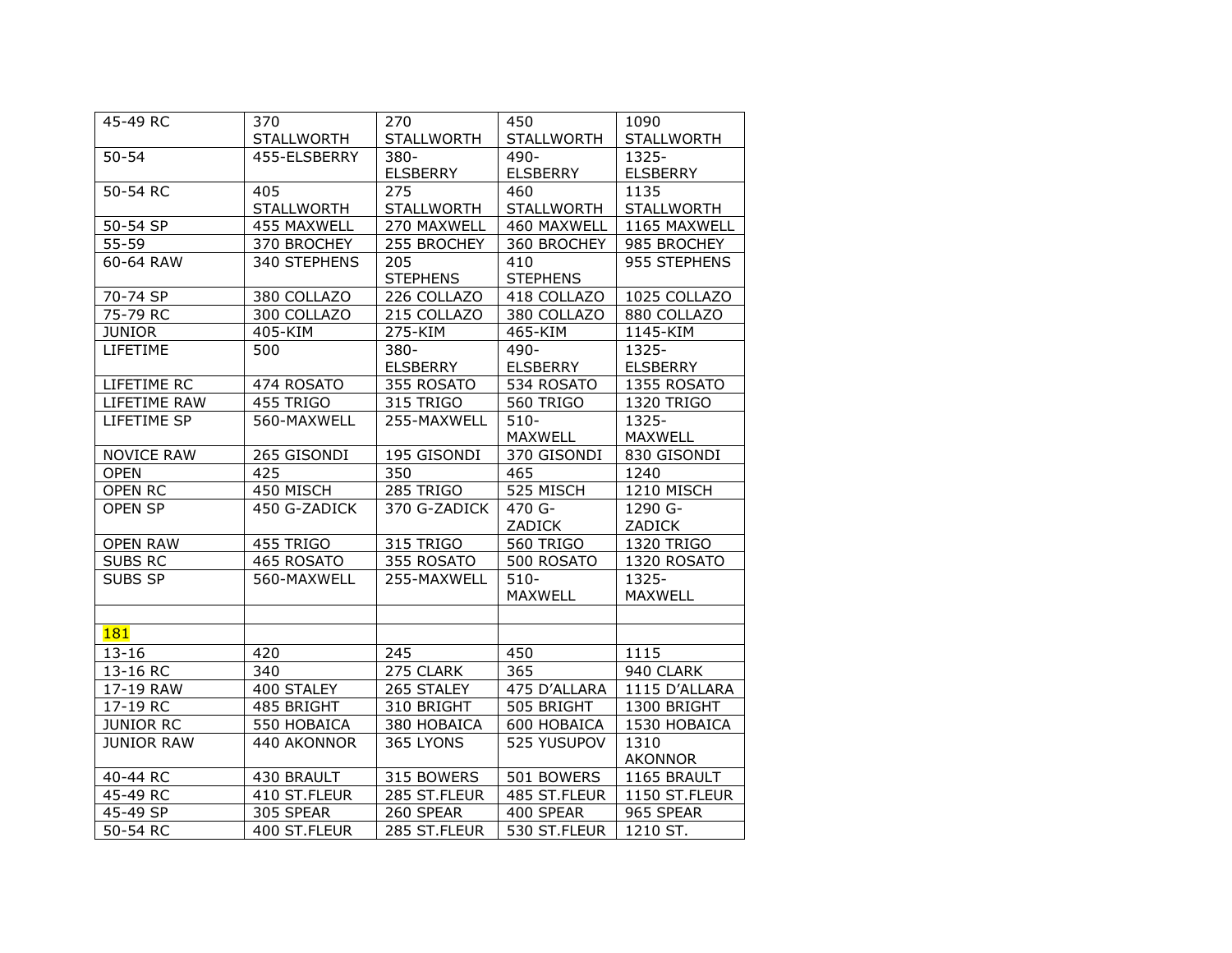|                        |                   |                   |                  | <b>FLEUR</b>      |
|------------------------|-------------------|-------------------|------------------|-------------------|
| 50-54 SP               | 480 MAXWELL       | 305 MAXWELL       | 450 MAXWELL      | 1235 MAXWELL      |
| 55-59 RC               | 240 CINELLI       | 210 CINELLI       | 300 CINELLI      | 740 CINELLI       |
| 55-59 SP               | 510 MAXWELL       | 170 MAXWELL       | 480 MAXWELL      | 1155 MAXWELL      |
| 65-69 RC               | 180 PARSONS       | 160 PARSONS       | 240 PARSONS      | 580 PARSONS       |
| <b>JUNIOR RAW</b>      | 370 CLARK         | 280 CLARK         | 315 CLARK        | 965 CLARK         |
| LIFETIME               | 530               | 275               | 545              | 1350              |
| LIFETIME RC            | 550 HOBAICA       | 380 AKERLY        | 600 HOBAICA      | 1530 HOBAICA      |
| <b>NOVICERC</b>        | 375               | 275               | 485              | 1135              |
|                        | MARANZINO         | MARANZINO         | MARANZINO        | MARANZINO         |
| <b>NOVICE RAW</b>      | 465 GIAGIOS       | 320               | 470 GIAGIOS      | 1200 GIAGIOS      |
|                        |                   | MARTINEZ          |                  |                   |
| <b>OPEN RC</b>         | 475 ODDO          | 335 ROSARIO       | 585 ROSARIO      | 1365 ROSARIO      |
| OPEN SP                | 575 BELLANCA      | 430               | 550              | 1555              |
|                        |                   | <b>BELLANCA</b>   | <b>BELLANCA</b>  | <b>BELLANCA</b>   |
| <b>OPEN RAW</b>        | <b>500 MAY</b>    | 430 HOBAICA       | 615 MAY          | 1575 HOBAICA      |
| POLICE/FIRE/MILT       | 405 JOHNSON       | 365 JOHNSON       | 510 JOHNSON      | 1280 JOHNSON      |
| <b>RC</b>              |                   |                   |                  |                   |
| <b>SUBS RAW</b>        | 415 ROSARIO       | 325 ROSARIO       | 555 ROSARIO      | 1285 ROSARIO      |
| <b>SUBS RC</b>         | 455 ROSARIO       | 325 ROSARIO       | 605 ROSARIO      | 1385 ROSARIO      |
|                        |                   |                   |                  |                   |
| <b>198</b>             |                   |                   |                  |                   |
|                        |                   |                   |                  |                   |
| 13-16 RC               | 345 BELLUS        | 235 SCHOLZ        | 385 SCHOLZ       | 935 SCHOLZ        |
| 13-16 SP               | 479 VOLKES        | 300 VOLKES        | 490 VOLKES       | 1234 VOLKES       |
| $17 - 19$              | 415               | 230               | 450              | 1095              |
| 17-19 RC               | 446 GAGLIONE      | 310               | 510 DORAN        | 1245              |
|                        |                   | <b>SANNELLA</b>   |                  | SANNELLA          |
| 17-19 RAW              | 430 STALEY        | 280 STALEY        | <b>500 RIBIS</b> | 1170 STALEY       |
| $40 - 44$              | 580               | 370               | $\overline{555}$ | 1500              |
| 40-44 RC               | 525 SMITH         | 335 ELLINGER      | 560 BATISTA      | 1365 SMITH        |
| $\overline{40}$ -44 SP | 515 DOUGLAS       | 255 DOUGLAS       | 600              | 1370 DOUGLAS      |
|                        |                   |                   | <b>DOUGLAS</b>   |                   |
| 45-49                  | 505               | 350               | 540              | 1395              |
|                        | <b>CONSTANTIN</b> | <b>CONSTANTIN</b> | CONSTANTIN       | <b>CONSTANTIN</b> |
| 45-49 RAW              | 375 BOWERS        | 320 BOWERS        | 470              | 1145 BOWERS       |
|                        |                   |                   | <b>BARBARINO</b> |                   |
| 45-49 RC               | 385 MANDELL       | 340 AUDIA         | 460 AUDIA        | 1175 AUDIA        |
| $50 - 54$              | 450 VAN ALLEN     | 375VAN            | <b>480 VAN</b>   | 1305 VAN          |
|                        |                   | <b>ALLEN</b>      | <b>ALLEN</b>     | <b>ALLEN</b>      |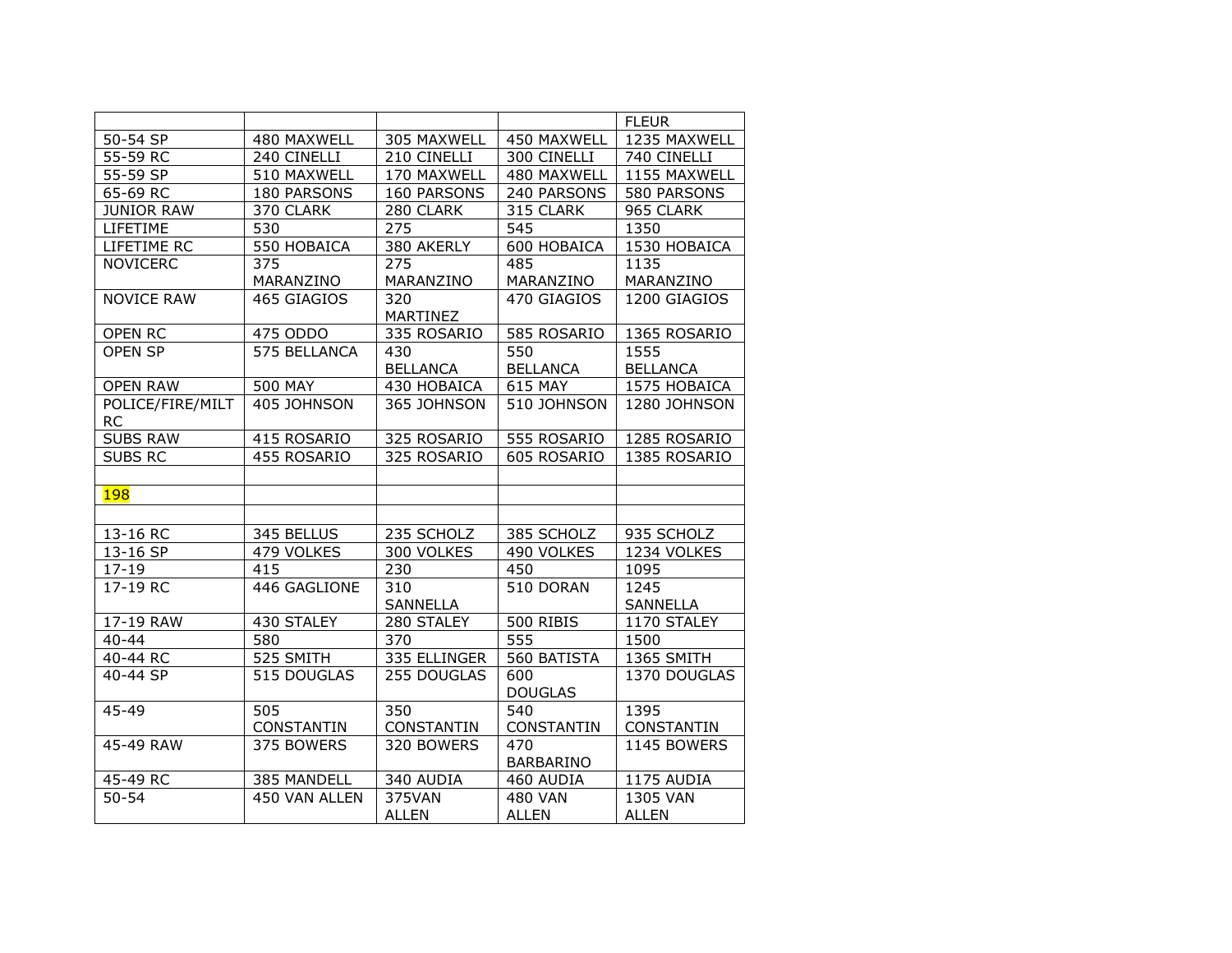| 50-54 RC          | 510 FOX          | 325 PEAK         | 560 ST FLEUR   1300 FOX |                  |
|-------------------|------------------|------------------|-------------------------|------------------|
| $55 - 59$         | 460              | 310              | 505                     | 1255             |
| 55-59 RC          | 340 SEDORUS      | 215 SEDORUS      | 410 SEDORUS             | 965 SEDORUS      |
| 55-59 SP          | 315              | 125              | 405                     | 820              |
|                   | <b>BUCHBAUER</b> | <b>BUCHBAUER</b> | <b>BUCHBAUER</b>        | <b>BUCHBAUER</b> |
| 60-64 RAW         | 340 SEDORUS      | 215 SEDORUS      | 380 SEDORUS             | 935 SEDORUS      |
| <b>JUNIOR</b>     | 440              | 305              | 405                     | 1150             |
| <b>JUNIOR RC</b>  | 450 WEBER        | 365              | 550                     | 1315 BATTISTA    |
|                   |                  | <b>BORGERSEN</b> | <b>BATTISTA</b>         |                  |
| <b>JUNIOR RAW</b> | 440 PEARL        | 310 COBB         | 570 PEARL               | 1290 PEARL       |
| LIFETIME          | 600              | 390              | 575                     | 1565             |
| LIFETIME RAW      | 305 GISONDI      | 175 GISONDI      | 470 GISONDI             | 950 GISONDI      |
|                   | III              | Ш                | Ш                       | $\rm III$        |
| LIFETIME RC       | 525 LEWIS        | 410 LEWIS        | 600 LEWIS               | 1535 LEWIS       |
| LIFETIME SP       | 500 FIORI        | 340 FIROI        | 525 FIORI               | 1365 FIORI       |
| <b>NOVICE RAW</b> | 410 CIMINO       | 310 LERNER       | 505 CIMINO              | 1200 LERNER      |
| <b>NOVICERC</b>   | 430 OSWALD       | 285 OSWALD       | 485 OSWALD              | 1200 OSWALD      |
| NOVICE SP         | 500 FIORI        | 340 FIROI        | 525 FIORI               | 1365 FIORI       |
| <b>OPEN</b>       | 485 ZAHNO        | 300 ZAHNO        | 520 ZAHNO               | 1305 ZAHNO       |
| <b>OPEN SP</b>    | 555 ELSAYED      | 440 ELSAYED      | 600                     | 1580 ELSAYED     |
|                   |                  |                  | <b>BELLANCA</b>         |                  |
| <b>OPEN RAW</b>   | 545 KAPNICK      | 380 DEFERIO      | 650 KAPNICK             | 1535 KAPNICK     |
| OPEN RC           | 525 PEREZ        | 345 STEVENS      | 585 PEREZ               | 1405 PEREZ       |
| POLICE/FIRE       | 550 MOORE        | 370 MOORE        | 515 MOORE               | 1435 MOORE       |
| POLICE/FIRE SP    | 480 PEREZ        | 360 PEREZ        | 500 PEREZ               | 1340 PEREZ       |
| POLICE/FIRE RC    | 405 BUCHANAN     | 290              | 435                     | 1085             |
|                   |                  | <b>RODRIGUEZ</b> | <b>BUCHANAN</b>         | <b>BUCHANAN</b>  |
| <b>SUBS</b>       | 560              | 365              | 560                     | 1445             |
|                   | SEUNARINE        |                  | SEUNARINE               | SEUNARINE        |
| SUBS SP           | 580 WESCOT       | 370 BURNE        | 535 WESCOT              | 1470 WESCOT      |
| <b>SUBS RAW</b>   | 460 GOTTHARD     | 335 TORRES       | 540                     | 1325             |
|                   |                  |                  | <b>GOTTHARD</b>         | <b>GOTTHARD</b>  |
| SUBS RC           | 505 AKERLEY      | 385 AKERLEY      | 540 AKERLEY             | 1430 AKERLEY     |
|                   |                  |                  |                         |                  |
| 220               |                  |                  |                         |                  |
| 13-16 RC          | 425 KAY          | 330 KAY          | 560 BREIT               | 1280 KAY         |
| $17 - 19$         | 415              | 255              | 485                     | 1155             |
| 17-19 RC          | 505              | 350 ABI-         | 570-ABI-                | 1320             |
|                   | QUACKENBUSH      | <b>HASSOUN</b>   | <b>HASSOUN</b>          | QUACKENBUSH      |
| $17-19$ SP        | 515 VOLKES       | 335 VOLKES       | 490 VOLKES              | 1340 VOLKES      |
| 17-19 RAW         | 440 SANNELLA     | 315              | 525                     | 1280             |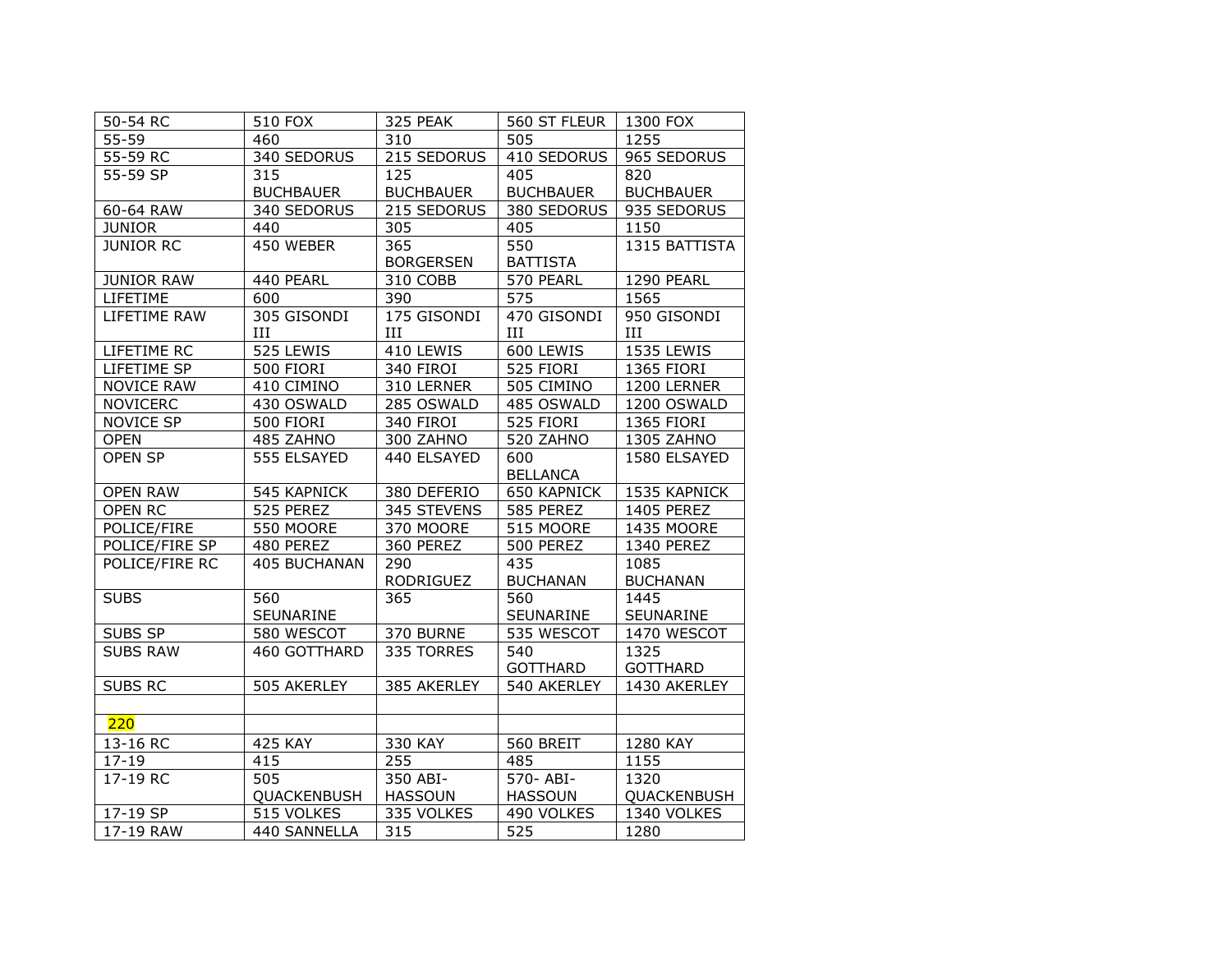|                   |               | SANNELLA         | SANNELLA           | <b>SANNELLA</b>   |
|-------------------|---------------|------------------|--------------------|-------------------|
| $40 - 44$         | 640 PEARO     | 385 PEARO        | 580                | 1590              |
| 40-44 RC          | 430           | 380 MURRAY       | 470 BOWERS         | 1250 MURRAY       |
|                   | SPEZZANNO     |                  |                    |                   |
| 40-44 SP          | 430 KUZIAN    | 290 KUZIAN       | 460 KUZIAN         | 1180 KUZIAN       |
| 45-49             | 420           | 250              | 410                | 1080              |
| 45-49 RAW         | 365 BOWERS    | 330 BOWERS       | 500 BOWERS         | 1195 BOWERS       |
| 45-49 RC          | 525 PEARO     | 335 PEAK         | 575 BATISTA        | 1390 BATISTA      |
| $50 - 54$         | 300 WERTH     | 245 WERTH        | 350 WERTH          | 895 WERTH         |
| 50-54 RAW         | 425 MURRAY    | 385 MURRAY       | 460 MURRAY         | 1265 MURRAY       |
| 50-54 RC          | 425 MURRAY    | 380 MURRAY       | 500 MANDELL        | 1245 MURRAY       |
| 50-54 SP          | 380 MURRAY    | 365 MURRAY       | 435 MURRAY         | 1180 MURRAY       |
| 70-74             | 400           | 235              | 430                | 1060              |
| <b>JUNIOR RC</b>  | 515 LARMANN   | 355 LARMANN      | 535 LARMANN        | 1405 LARMANN      |
| <b>JUNIOR RAW</b> | 430 TURCIC    | 270 TURCIC       | 530 TURCIC         | 1230 TURCIC       |
| LIFETIME          | 625           | 520              | 620                | 1705              |
| LIFETIME RAW      | 490 LAGUERRE  | 355 REINO        | 630                | 1415              |
|                   |               |                  | LAGUERRE           | LAGUERRE          |
| LIFETIME RC       | 575 LEWIS     | 440 LEWIS        | 600 LEWIS          | 1615 LEWIS        |
| LIFETIME SP       | 625 COPPOLA   | 520 COPPOLA      | 700 COPPOLA        | 1835 COPPOLA      |
| <b>NOVICE RAW</b> | 370 KASMORE   | 265 KASMORE      | 505                | 1140 KASMORE      |
|                   |               |                  | <b>KASMORE</b>     |                   |
| NOVICE RC         | 405 ZORBIST   | 300              | 470                | 1095 ZORBIST      |
|                   |               | FRIEDLANDER      | <b>FRIEDLANDER</b> |                   |
| <b>OPEN RC</b>    | 595 GHOSSEIN  | 370              | 575 COLWELL        | 1515              |
|                   |               | NISNEVICH        |                    | <b>GHOSSEIN</b>   |
| <b>OPEN RAW</b>   | 540 KAPNICK   | 465 CHIECO       | <b>660 KAPNICK</b> | 1555 KAPNICK      |
| OPEN-SP           | 675 BILLANCA  | 385 BILLANCA     | 580                | 1600              |
|                   |               |                  | <b>BILLANCA</b>    | <b>BILLANCA</b>   |
| POLICE/FIRE RAW   | 375 DUERR     | 245 DUERR        | 550 GISONDI<br>Ш   | <b>1070 DUERR</b> |
| SUBS RC           | 510 COLWELL   | 350 COLWELL      | 575 COLWELL        | 1435 COLWELL      |
| SUBS SP           | 600 DEAN      | 460 DEAN         | <b>590 DEAN</b>    | <b>1650 DEAN</b>  |
| <b>SUBS RAW</b>   | 500 CHIECO    | 465 CHIECO       | <b>560 HAHN</b>    | 1480 CHIECO       |
|                   |               |                  |                    |                   |
| 242               |               |                  |                    |                   |
| $13 - 16$         | 455           | 235              | 430                | 1120              |
| 13-16 RC          | 500 COLLISTER | 295              | 540                | 1335              |
|                   |               | <b>COLLISTER</b> | <b>COLLISTER</b>   | <b>COLLISTER</b>  |
| 13-16 RAW         | 375 BOTALA    | 259 BOTALA       | 435 BOTALA         | 1069 BOTALA       |
| $17 - 19$         | 500           | 350              | 475                | 1325              |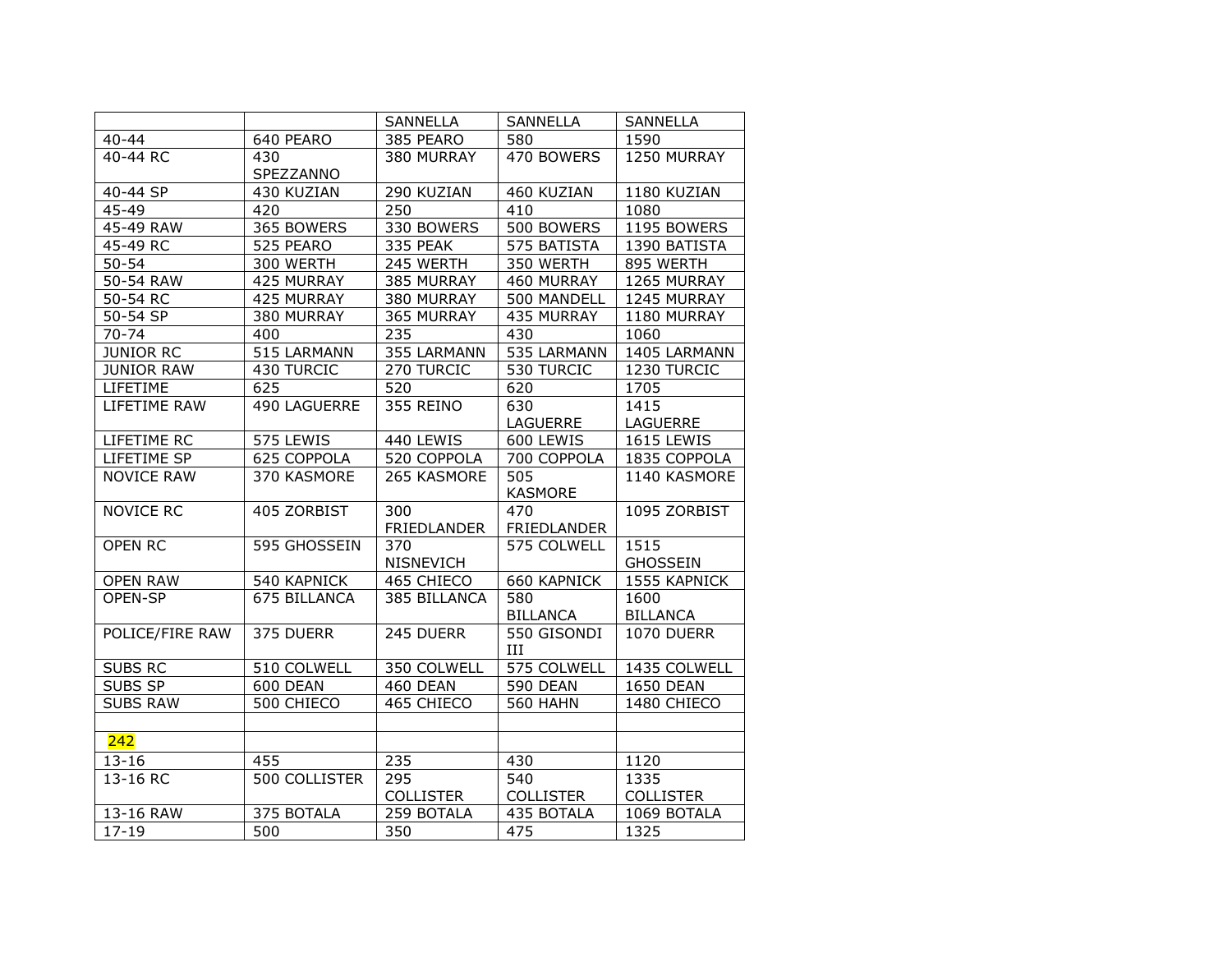| 17-19 RC                  | 425 BRIET           |                         | 580 BRIET              | 1250 BRIET              |
|---------------------------|---------------------|-------------------------|------------------------|-------------------------|
| 17-19 RAW<br>600 ALTAMURO |                     | 350                     | 725                    | 1675                    |
|                           |                     | <b>ALTAMURO</b>         | <b>ALTAMURO</b>        | <b>ALTAMURO</b>         |
| $40 - 44$                 | 725 PEARO           | 450 PEARO               | 640 PEARO              | 1710 PEARO              |
| 40-44 RAW                 | 545 DEIGAN          | 365 DEIGAN              | 600 DEIGAN             | 1505 DEIGAN             |
| $40 - 44$ RC              | 580 DEIGAN          | 405 DEIGAN              | 625 DEIGAN             | 1610 DEIGAN             |
| 45-49                     | 460                 | 325                     | 475                    | 1260                    |
| 45-49 RC                  | 545 DEIGAN          | 370<br>SPEZZANO         | 590 DEIGAN             | 1500 DEIGAN             |
| 45-49 SP                  | <b>635 SCHRADER</b> | 455<br><b>SCHRADER</b>  | 585<br><b>SCHRADER</b> | 1675<br><b>SCHRADER</b> |
| 50-54 RC                  | 525 SCHRADER        | 405 MURRAY              | 535<br><b>SCHRADER</b> | 1415<br><b>SCHRADER</b> |
| 50-54 SP                  | 380 MURRAY          | 400 MURRAY              | 440 MURRAY             | 1220 MURRAY             |
| 50-54 RAW                 | 380 MURRAY          | 400 MURRAY              | 440 MURRAY             | 1220 MURRAY             |
| <b>JUNIOR RC</b>          | 515 LU              | 405<br><b>BODECKER</b>  | 645 BODEKER            | 1490 BODEKER            |
| <b>JUNIOR RAW</b>         | 550 FRACCOLA        | 450                     | $\overline{555}$       | 1550                    |
|                           |                     | FRACCOLA                | FRACCOLA               | <b>FRACCOLA</b>         |
| LIFETIME                  | 670 WINTER          | 500 WINTER              | 605                    | 1770 WINTER             |
| LIFETIME<br><b>RC</b>     | 685                 | 413 DEBARI              | 730                    | 1765                    |
| <b>NOVICE RC</b>          | 295                 | 225                     | 360                    | 880                     |
| <b>OPEN RAW</b>           | 600 DESOL           | 390<br><b>HARELSTON</b> | 625 EMMICK             | 1600 EMMICK             |
| <b>OPEN RC</b>            | 650 DEIGAN          | 405<br><b>BODECKER</b>  | 675<br><b>BODECKER</b> | 1685 DEIGAN             |
| POLICE/FIRE RAW           | 440 TOBIASZ         | 340 TOBIASZ             | 480 TOBIASZ            | 1260 TOBIASZ            |
| POLICE/FIRE RC            | 545 DIBARI          | 425 KUZIAN              | 535 DIBARI             | 1482 DIBARI             |
| <b>SUBS</b>               | 400                 | 325                     | 510                    | 1235                    |
|                           | <b>AUSLANDER</b>    | <b>AUSLANDER</b>        | <b>AUSLANDER</b>       | <b>AUSLANDER</b>        |
| SUBS RC                   | 650 DEIGAN          | 413 DIBARI              | 640 DEIGAN             | 1680 DEIGAN             |
|                           |                     |                         |                        |                         |
| 275                       |                     |                         |                        |                         |
| $13 - 16$                 | 450                 | 225                     | 400                    | 1075                    |
| 13-16 RAW                 | 275 KARL            | 195 KARL                | <b>350 KARL</b>        | 820 KARL                |
| 17-19 RAW                 | 615 ALTAMURO        | 355<br>ALTAMURO         | 705<br>ALTAMURO        | 1670<br>ALTAMURO        |
| 40-44 RAW                 | 545 RAY             | 340 RAY                 | 630 RAY                | 1515 RAY                |
| $40 - 44$ RC              | 625 KRISTOFF        | 450 FRANCIS             | 640                    | 1620 FRANCIS            |
| 45-49 RC                  | 545 GISONDI         | 390 GISONDI             | 670 GISONDI            | 1595 GISONDI            |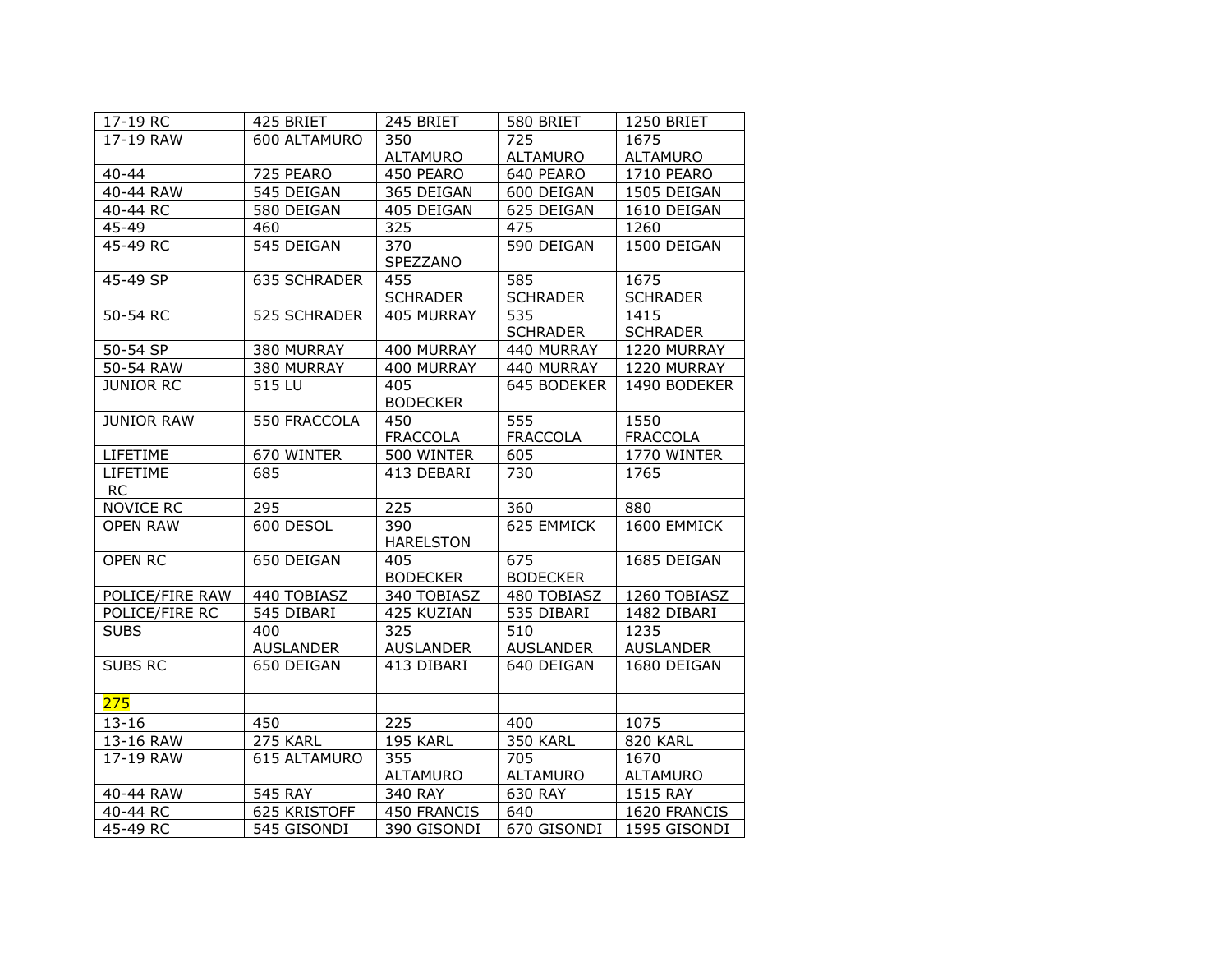| 45-49 RC          | 545               | 385 GISONDI       | 655 GISONDI       | 1555 GISONDI      |
|-------------------|-------------------|-------------------|-------------------|-------------------|
| 50-54 RC          | 505               | 380 GISONDI       | 660 GISONDI       | 1520 GISONDI      |
|                   | <b>SCHIEMANN</b>  |                   |                   |                   |
| 50-54 RAW         | 515 GISONDI       | 385 GISONDI       | 650 GISONDI       | 1520 GISONDI      |
| 55-59 RAW         | 480 GISONDI       | 365 GISONDI       | 605 GISONDI       | 1450 GISONDI      |
|                   | JR.               | JR.               | JR.               | <b>JR</b>         |
| 55-59 RC          | 430 CRANS         | 295 CRANS         | 480 CRANS         | <b>1195 CRANS</b> |
| 60-64 RAW         | 370 CRANS         | 220 CRANS         | 390 CRANS         | 980 CRANS         |
| 60-64 RC          | 390 CRANS         | 220 CRANS         | 415 CRANS         | 1015 CRANS        |
| <b>JUNIOR RC</b>  | 540 DISTIN        | 350 DISTIN        | 600 DISTIN        | 1490 DISTIN       |
| LIFETIME          | 710               | 505               | 695               | 1840              |
| LIFETIME RC       | 625 KRISTOFF      | 405 KRISTOFF      | 600 SCALA         | 1600              |
|                   |                   |                   |                   | <b>KRISTOFF</b>   |
| NOVICE RC         | 465 MUHALL        | 265 MUHALL        | 565 MUHALL        | 1470 MUHALL       |
| <b>OPEN</b>       | 550               | 430               | 575 BECKER        | 1530              |
| <b>OPEN RAW</b>   | 605 LAURELLA      | 465 LAURELLA      | 700               | 1735              |
|                   |                   |                   | LAURELLA          | LAURELLA          |
| OPEN RC           | 585 SEMMEL        | 435 UNGER         | 600 KNUTSEN       | 1500 UNGER        |
| <b>SUBS</b>       | 630               | 460               | 575 BECKER        | 1635              |
| SUBS SP           | <b>560 EDDY</b>   | 490 EDDY          | 515 EDDY          | 1550 EDDY         |
| <b>SUBS RAW</b>   | 450               | 300               | 545               | 1295              |
|                   | <b>ASULANDER</b>  | <b>AUSLANDER</b>  | <b>AUSLANDER</b>  | <b>AUSLANDER</b>  |
| <b>SUBS RC</b>    | 670               | 415               | 630               | 1715              |
| POL/FIRE RAW      | 405 CIRIONI       | 300 CIRIONI       | 510 CIRIONI       | 1215 CIRIONI      |
|                   |                   |                   |                   |                   |
| 300               |                   |                   |                   |                   |
|                   |                   |                   |                   |                   |
| 17-19 RAW         | 345               | 195               | 345               | 885               |
|                   | <b>BARBAGALLO</b> | <b>BARBAGALLO</b> | <b>BARBAGALLO</b> | <b>BARBAGALLO</b> |
|                   |                   |                   |                   |                   |
| <b>JUNIOR RAW</b> | 575 DRURY         | 335 DRURY         | 605 NAPPO         | 1485 DRURY        |
|                   |                   |                   |                   |                   |
| 40-44 RC          | 455 MCDEVITT      | 285               | 500               | 1240              |
|                   |                   | <b>MCDEVITT</b>   | <b>MCDEVITT</b>   | <b>MCDEVITT</b>   |
|                   |                   |                   |                   |                   |
| 45-49             | 600               | 360               | 640               | 1600              |
|                   | <b>SCHIEMANN</b>  | <b>SCHIEMANN</b>  | <b>SCHIEMANN</b>  | <b>SCHIEMANN</b>  |
|                   |                   |                   |                   |                   |
| 55-59 RC          | 550               | 335               | 650               | 1490              |
|                   | <b>SCHEIMANN</b>  | <b>SCHEIMANN</b>  | <b>SCHEIMANN</b>  | <b>SCHEIMANN</b>  |
|                   |                   |                   |                   |                   |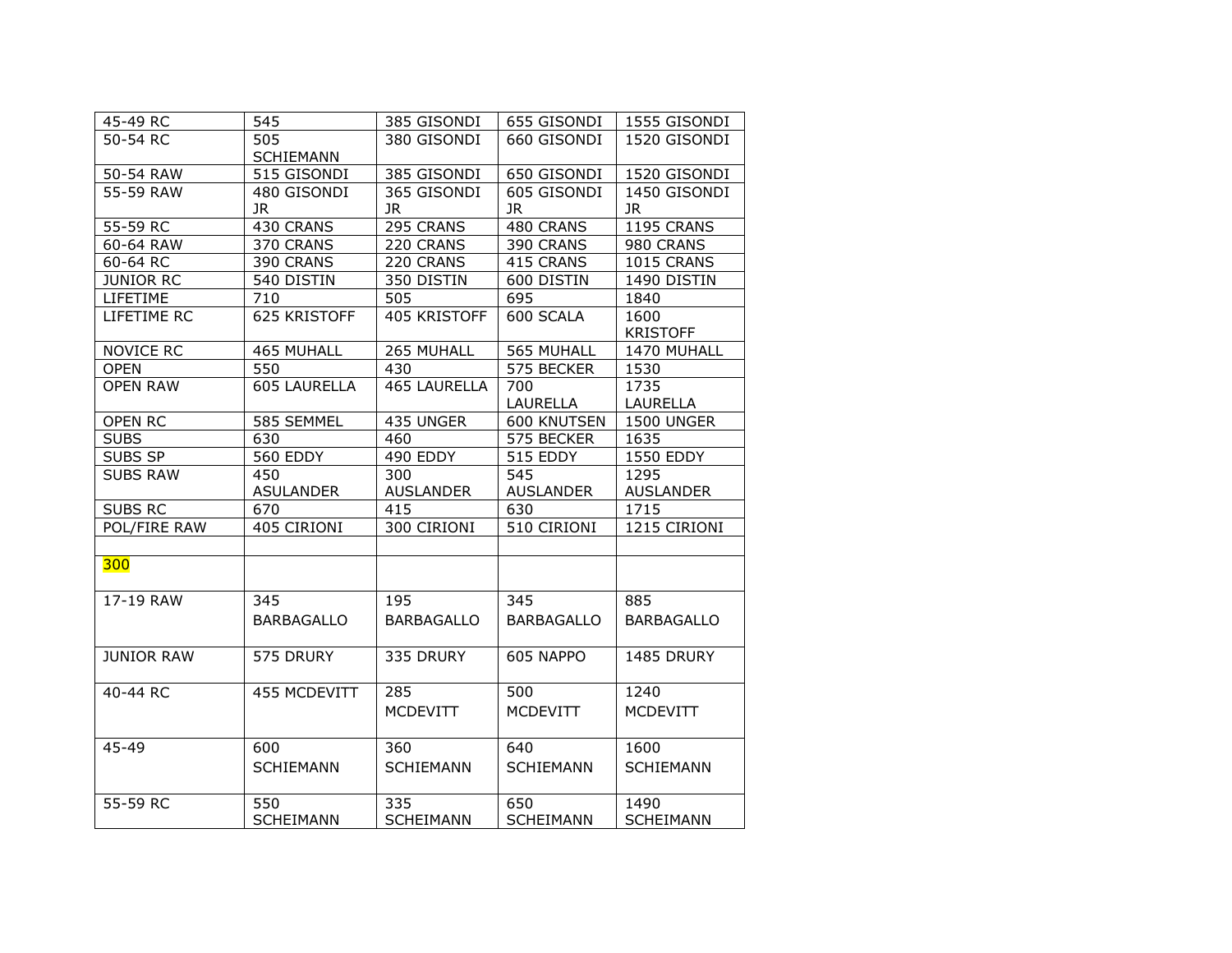| <b>SUBS RAW</b>             | 660 RUGGIERA     | 480<br>RUGGIERA  | 600<br><b>RUGGIERA</b> | 1740<br><b>RUGGIERA</b> |
|-----------------------------|------------------|------------------|------------------------|-------------------------|
| <b>JUNIOR RC</b>            | 640 RUGGIERA     | 505              | 765                    | 1905                    |
|                             |                  | <b>HARTRANFT</b> | <b>HARTRANFT</b>       | <b>HARTRANFT</b>        |
| <b>OPEN RAW</b>             | 630 RUGGIERA     | 475              | 650 FLEMING            | 1610 FLEMING            |
|                             |                  | RUGGIERA         |                        |                         |
| <b>OPEN RC</b>              | 635              | 505              | 765                    | 1905                    |
|                             | <b>HARTRANFT</b> | <b>HARTRANFT</b> | <b>HARTRANFT</b>       | <b>HARTRANFT</b>        |
| <b>NOVICE RAW</b>           | 335              | 225              | 405                    | 965                     |
|                             | FITZGERALD       | FITZGERALD       | FITZGERALD             | FITZGERALD              |
| POL/FIRE/MILT<br><b>RAW</b> | 455 CIRIONI      | 285 CIRIONI      | 530 CIRIONI            | 1270 CIRIONI            |
|                             |                  |                  |                        |                         |
| <b>SHW</b>                  |                  |                  |                        |                         |
| 40-44 RC                    | 550 MCDEVITT     | 285              | 525                    | 1360                    |
|                             |                  | <b>MCDEVITT</b>  | <b>MCDEVITT</b>        | <b>MCDEVITT</b>         |
| 40-44 RAW                   | 525 MCDEVITT     | 290              | 535                    | 1350                    |
|                             |                  | <b>MCDEVITT</b>  | <b>MCDEVITT</b>        | <b>MCDEVITT</b>         |
| 45-49 RC                    | 450              | 300              | 525                    | 1275                    |
| 50-54 RC                    | 385              | 375              | 400                    | 1160                    |
| 55-59 RAW                   | 350              | 210              | 455                    | 1015                    |
|                             | <b>STEVENSON</b> | <b>STEVENSON</b> | <b>STEVENSON</b>       | <b>STEVENSON</b>        |
| 55-59 RC                    | 435              | 205              | 460                    | 1075                    |
|                             | <b>STEVENSON</b> | <b>STEVENSON</b> | <b>STEVENSON</b>       | <b>STEVENSON</b>        |
| <b>JUNIOR RC</b>            | 635              | 505              | 765                    | 1905                    |
|                             | <b>HARTRANFT</b> | <b>HARTRANFT</b> | <b>HARTRANFT</b>       | <b>HARTRANFT</b>        |
| LIFETIME                    | 805              | 415              | 590                    | 1695                    |
|                             | DELORIMIERE      |                  |                        | DELORIMIERE             |
| LIFETIME RC                 | 685 MCCUE        | 505              | 765                    | 1905                    |
|                             |                  | <b>HARTRANFT</b> | <b>HARTRANFT</b>       | <b>HARTRANFT</b>        |
| <b>OPEN RAW</b>             | 640              | 485              | 770                    | 1895                    |
|                             | <b>HARTRANFT</b> | <b>HARTRANFT</b> | <b>HARTRANFT</b>       | <b>HARTRANFT</b>        |
| <b>OPEN RC</b>              | 635              | 505              | 765                    | 1905                    |
|                             | <b>HARTRANFT</b> | <b>HARTRANFT</b> | <b>HARTRANFT</b>       | <b>HARTRANFT</b>        |
| 17-19 RAW                   | 505              | 310              | 540                    | 1355                    |
|                             | <b>HAURYLUCK</b> | <b>HAURYLUCK</b> | <b>HAURYLUCK</b>       | <b>HAURYLUCK</b>        |
|                             |                  |                  |                        |                         |

| $- - -$<br>$-$<br>BE<br>NC.<br><b>PRESS</b> | ----<br>DEADL. | ONLY<br>JUA |
|---------------------------------------------|----------------|-------------|
| ONLY                                        | <b>ONL</b>     |             |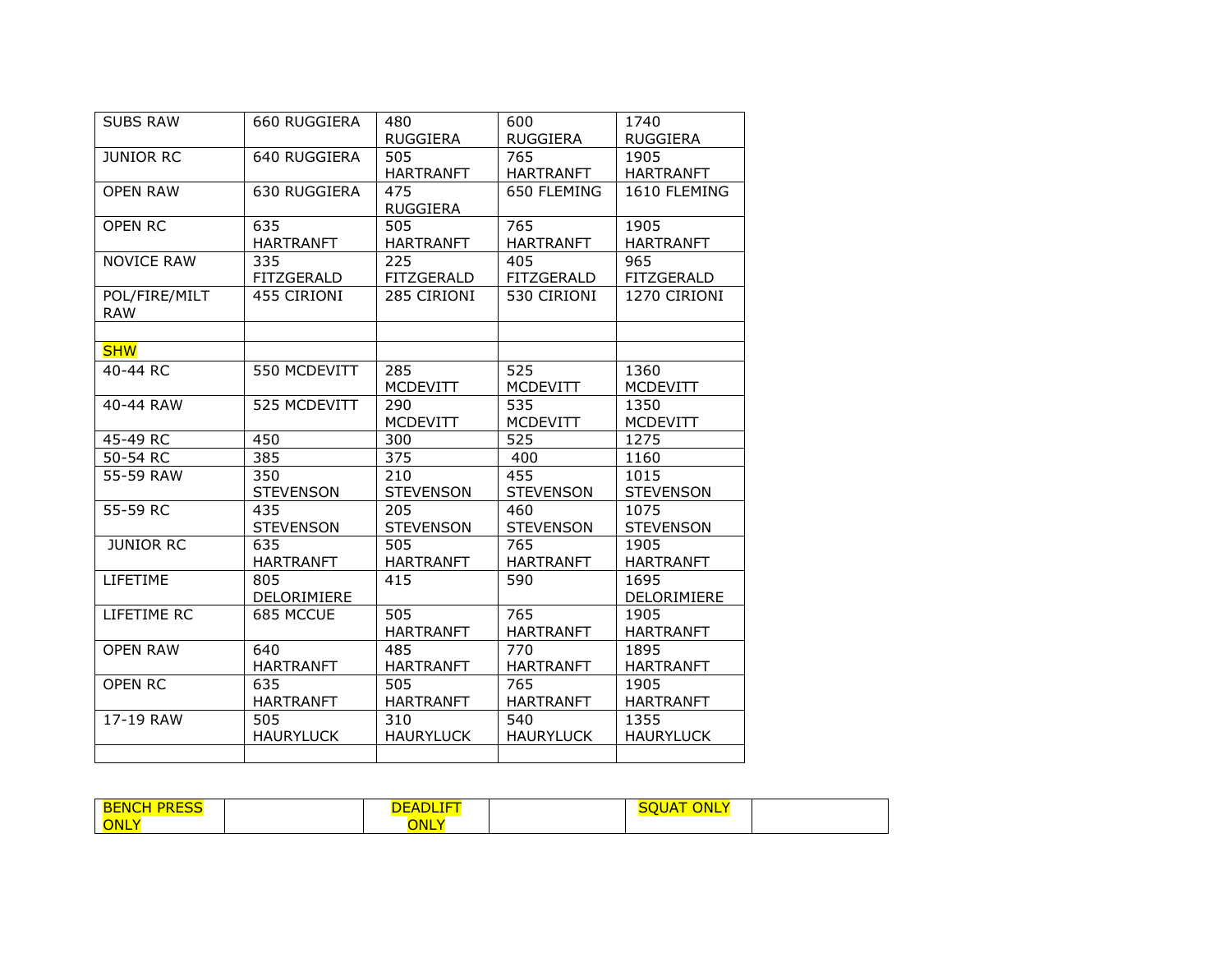| <b>MEN</b>        |                                  | <b>MEN</b>        |                    | <b>MEN</b> |                 |
|-------------------|----------------------------------|-------------------|--------------------|------------|-----------------|
| 80                |                                  | 80                |                    |            |                 |
| 9-10 RAW          | 77-WILCOX                        | $9 - 10$          | 115                |            |                 |
|                   |                                  |                   | <b>B,SLAYBAUGH</b> |            |                 |
|                   |                                  | 9-10 RAW          | 149 WILCOX         |            |                 |
|                   |                                  |                   |                    |            |                 |
| 100               |                                  | <b>100</b>        |                    |            |                 |
| 13-16 RAW         | 85 PRUDE                         | 9-10 RAW          | 35 KENNEY          |            |                 |
|                   |                                  | 11-12 RAW         | 140 BOWERS         |            |                 |
| 114               |                                  |                   |                    |            |                 |
| 17-19 RAW         | 165 CLAYPATCH                    |                   |                    |            |                 |
| <b>OPEN RAW</b>   | <b>185 CLAYPATCH</b>             |                   |                    |            |                 |
|                   |                                  |                   |                    |            |                 |
| 132               |                                  | 132               |                    |            |                 |
| $17 - 19$         | 210-OWENS                        | 13-16 RAW         | 260                |            |                 |
| 13-16 RAW         | 135 STEINMAN                     | 17-19 RAW         | $390 -$            |            |                 |
|                   |                                  |                   | MACROBBIE          |            |                 |
| 17-19 RAW         | <b>140 KRUG</b>                  | <b>JUNIOR RAW</b> | <b>360 KANE</b>    |            |                 |
| <b>JUNIOR RAW</b> | 185 KANE                         | <b>NOVICE RAW</b> | 165 McDEVITT       |            |                 |
|                   |                                  |                   |                    |            |                 |
| 148               |                                  | 148               |                    | 148        |                 |
| 9-10 RAW          | 85 RUGGIERA                      | 9-10 RAW          | 150 RUGGIERA       |            |                 |
| 13-16 RAW         | 235-CODY                         | 13-16 RAW         | 245 ABALOS         | OPEN RC    | 280 GALAS       |
| $17 - 19$         | 341 DESIMONE                     | $17 - 19$         | 402 DESIMONE       | 45-49 RC   | 395 RAWN        |
| 17-19 RAW         | 325 DESIMONE                     | 17-19 RAW         | $400 -$            | 45-49 SP   | <b>410 RAWN</b> |
| 45-49 SP          |                                  | <b>JUNIOR RAW</b> | MACROBBIE          |            |                 |
| 45-49 RAW         | <b>260 RAWN</b><br>275-LAMANCUSA |                   | 440 BILLS          |            |                 |
|                   |                                  | <b>OPEN RAW</b>   | 385 GALAS          |            |                 |
| 50-54 SP          | 300<br><b>DIFRANCISCO</b>        | 45-49 RAW         | 305 DANOFF         |            |                 |
| 50-54 RAW         | 248 CLAYPATCH                    | 65-69 RAW         | 225                |            |                 |
|                   |                                  |                   | <b>MCCONNELL</b>   |            |                 |
| 65-69 RAW         | 240 BARTLETT                     |                   |                    |            |                 |
| <b>JUNIOR SP</b>  | 355 DESIMONE                     |                   |                    |            |                 |
| <b>JUNIOR RAW</b> | 305-DESIMONE                     |                   |                    |            |                 |
| LIFETIME          | 335                              |                   |                    |            |                 |
| LIFETIME RAW      | 335                              |                   |                    |            |                 |
| <b>OPEN RAW</b>   | 295- GODZIN                      |                   |                    |            |                 |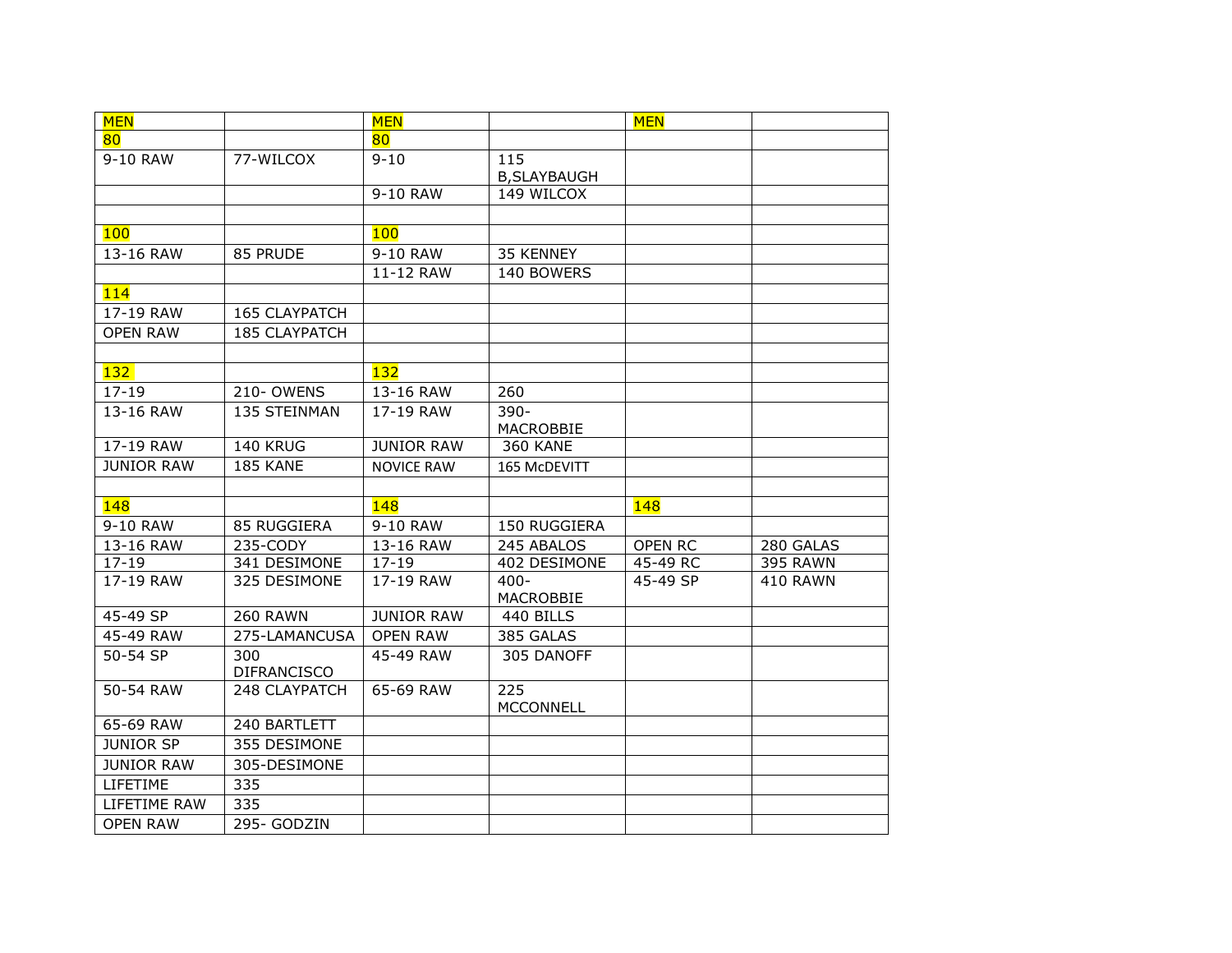| POL/FIRE/MIL<br><b>RAW</b> | 260 DIGOIRE                  |                   |                          |          |            |
|----------------------------|------------------------------|-------------------|--------------------------|----------|------------|
| <b>SUBS RAW</b>            | 215-HILLMAN                  |                   |                          |          |            |
|                            |                              |                   |                          |          |            |
| 165                        |                              | 165               |                          | 165      |            |
| 13-16 RAW                  | 250 DIDAS                    | 13-16 RAW         | 405 MUNSKI               | 17-19 RC | 310 MARAIA |
| $17 - 19$                  | 265-PATTERSON                | 17-19 RAW         | 425-ZINGONE              |          |            |
| 17-19 RAW                  | 260-KIBAT                    | <b>JUNIOR RAW</b> | 455-MICHEL               |          |            |
| <b>JUNIOR RAW</b>          | 315 BENNETT                  | <b>JUNIOR</b>     | 505 GEISER               |          |            |
| 40-44 SP                   | <b>280 RAWN</b>              | LIFETIME RAW      | 551 ROCA                 |          |            |
| 40-44 RAW                  | 320-LIVOLSI                  | LIFETIME          | 479 ROCA                 |          |            |
| 45-49 RAW                  | 310-CAMARRE,R                | <b>OPEN RAW</b>   | 425<br>FELICCIARDI       |          |            |
| 50-54 RAW                  | $275 -$<br><b>STALLWORTH</b> | <b>OPEN</b>       | 501 BADUREK              |          |            |
| 55-59 RAW                  | 225 CLAYPATCH                | <b>SUBS</b>       | 501 BADUREK              |          |            |
| 70-74 RAW                  | 180 MARSHALL                 | <b>SUBS RAW</b>   | 405 LEO                  |          |            |
| <b>JUNIOR RAW</b>          | 285 BENNETT                  | 40-44 RAW         | 475 SHILL                |          |            |
| LIFETIME                   | 340                          | 45-49 RAW         | 450<br><b>STALLWORTH</b> |          |            |
| LIFETIME RAW               | 347 ROSATO                   | 50-54 RAW         | 450<br><b>STALLWORTH</b> |          |            |
| <b>NOVICE RAW</b>          | 275 SEPIELLI                 | 55-59 RAW         | 430 SEIDER               |          |            |
| <b>OPEN SP</b>             | 325 HALL                     |                   |                          |          |            |
| <b>OPEN RAW</b>            | 325 HOLDER                   |                   |                          |          |            |
| POL/FIRE/MIL<br><b>RAW</b> | 275 TRIPI                    |                   |                          |          |            |
| POLICE/F/MILT<br><b>SP</b> | 300 LIVOLSI                  |                   |                          |          |            |
| <b>SUBS RAW</b>            | 355 ROSATO                   |                   |                          |          |            |
|                            |                              |                   |                          |          |            |
|                            |                              |                   |                          |          |            |
| 181                        |                              | <b>181</b>        |                          | 181      |            |
| $13 - 16$                  | 275 SWANSON                  | 17-19 RAW         | 600 ELZAYET              | LIFETIME | 475        |
| 13-16 RAW                  | 240                          | <b>JUNIOR RAW</b> | 510 BRIGHT               | 45-49 SP | 450 MANZO  |
| $17 - 19$                  | 280                          | <b>JUNIOR</b>     | 474<br>MUSCATELLA        |          |            |
| 17-19 RAW                  | 325 DUNSMOOR                 | LIFETIME RAW      | 510 BRIGHT               |          |            |
| 40-44 SP                   | 320 WEINSTEIN                | LIFETIME          | 534 ZARETZKY             |          |            |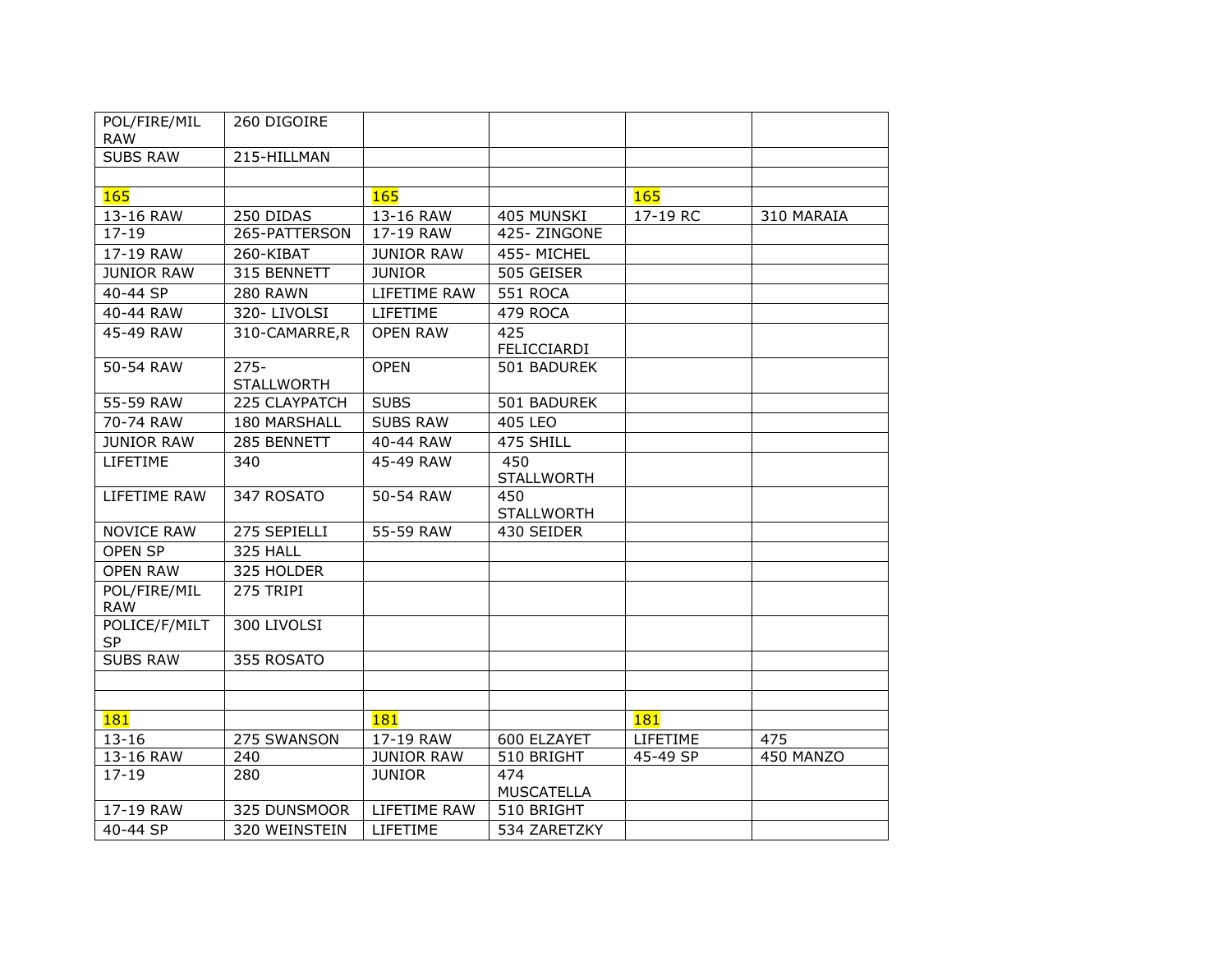| 40-44 RAW          | 340 DRIMMER      | <b>OPEN RAW</b>   | 525 THOMAS        |                  |                  |
|--------------------|------------------|-------------------|-------------------|------------------|------------------|
| $45-49$ SP         | 275 MANZO        | <b>SUBS RAW</b>   | 500 BOWERS        |                  |                  |
| 45-49 RAW          | $320 -$          | 40-44 RAW         | 529 BOWERS        |                  |                  |
|                    | <b>PROUDFOOT</b> |                   |                   |                  |                  |
| $50 - 54$          | 295              | 45-49 RAW         | 451 ST.FLEUR      |                  |                  |
| 50-54 RAW          | 185-BRASCOUPE    | 45-49             | 450 MANZO         |                  |                  |
| 55-59 RAW          | 275 DENIS        | $50 - 54$         | 450 MANZO         |                  |                  |
| 60-64 RAW          | 235 KIRSCH       | 55-59 RAW         | 420 MANZO         |                  |                  |
| 65-69 SP           | 265 PETERSON     | 65-69             | 405 PETERSON      |                  |                  |
| 70-74 SP           | 235 PETERSON     | $70 - 74$         | 340               |                  |                  |
| <b>JUNIOR RAW</b>  | 350 BRIGHT       | 70-74 RAW         | 335               |                  |                  |
|                    |                  |                   | <b>VANBUSKIRK</b> |                  |                  |
| LIFETIME           | 430              | 75-79 RAW         | 345               |                  |                  |
|                    |                  |                   | VANBUSKIRK        |                  |                  |
| LIFETIME RAW       | 360 AKERLEY      |                   |                   |                  |                  |
| <b>NOVICE</b>      | 275              |                   |                   |                  |                  |
| <b>NOVICE RAW</b>  | 275 CORREA       |                   |                   |                  |                  |
| <b>OPEN RAW</b>    | 410 DELGADO      |                   |                   |                  |                  |
| POL/FIRE/MILT      | 347 LIVOLSI      |                   |                   |                  |                  |
| POL/FIRE/MILT      | 335 LIVOLSI      |                   |                   |                  |                  |
| <b>SP</b>          |                  |                   |                   |                  |                  |
| SUBS SP            | 335 LIVOLSI      |                   |                   |                  |                  |
| <b>SUBS RAW</b>    | 395 MEDINA       |                   |                   |                  |                  |
|                    |                  |                   |                   |                  |                  |
| <b>198</b>         |                  | <b>198</b>        |                   | <b>198</b>       |                  |
| 13-16 RAW          | 315 LAROCCA      | 13-16 RAW         | 450 DELIA         | <b>JUNIOR RC</b> | 375 KAPPATOS     |
| $\overline{17-19}$ | 350 FERNANDEZ    | $17 - 19$         | 500 FERNANDEZ     | LIFETIME         | 505              |
| 17-19 RAW          | 335 FRANCE       | 17-19 RAW         | 500 CARTER        | LIFETIME RC      | 457 BARTLETT     |
| $40 - 44$          | 500 EMOND        | <b>JUNIOR RAW</b> | 570 WEBER         | <b>OPEN RC</b>   | 455 VELAZQUEZ    |
| 40-44 RAW          | 355 EMOND        | LIFETIME RAW      | 640 ROBERTS       | <b>OPEN RAW</b>  | 405 VELAZQUEZ    |
| 40-44 SP           | 420 WEINSTEIN    | <b>OPEN</b>       | 530               | <b>SUBS</b>      | 550 SEUNARINE    |
| 45-49              | 350 BECHT        | <b>OPEN RAW</b>   | 670 ROBERTS       | 40-44 RC         | 525 SMITH        |
| 45-49 RAW          | 331 PEAK         | <b>SUBS</b>       | 560 SEUNARINE     | 45-49 RC         | $375$ PEAK       |
| $50 - 54$          | 305              | <b>SUBS RAW</b>   | 556 BATISTA       | 50-54 RC         | 390 PEAK         |
| 50-54 RAW          | 308 CAMPBELL     | $40 - 44$         | 530               | 50-54 SP         | 315              |
|                    |                  |                   |                   | 55-59            | <b>BUCHBAUER</b> |
| 55-59 RAW          | 305 CAMPBELL     | 40-44 RAW         | 550 DOUGLAS       |                  | <b>500 MANZO</b> |
| $60 - 64$          | 300 PETERSON     | 45-49             | 600 SLAYBAUGH     |                  |                  |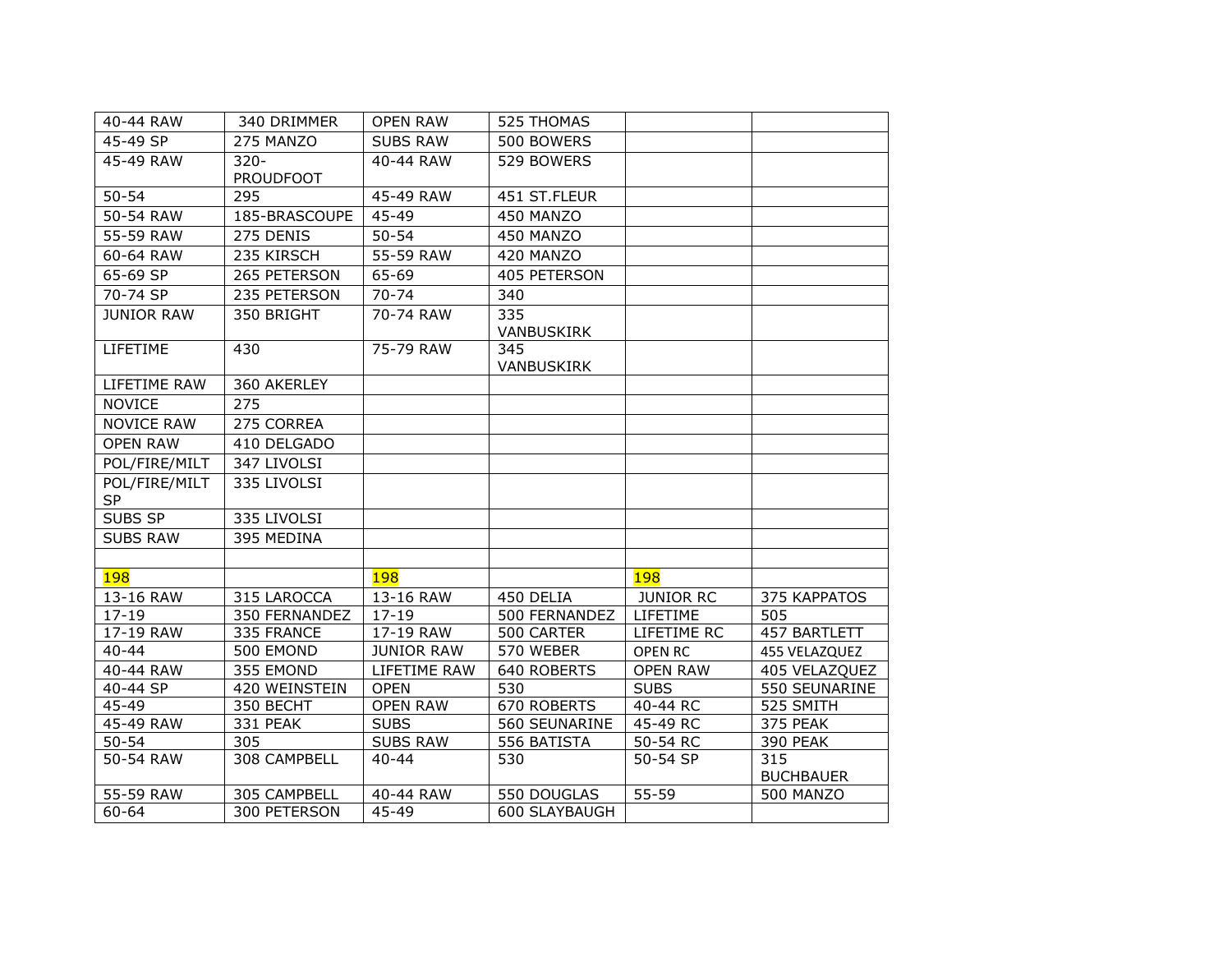| 60-64 RAW         | <b>255 ROSS</b> | 45-49 RAW         | 485 BOWERS       |             |                 |
|-------------------|-----------------|-------------------|------------------|-------------|-----------------|
| 65-69 RAW         | 235 GAJKOWSKI   | $50 - 54$         | 470              |             |                 |
|                   |                 |                   | <b>BUCHBAUER</b> |             |                 |
| 70-74 SP          | 235 WUEST       | 50-54 RAW         | 450 PEAK         |             |                 |
| 75-79 SP          | 220 WUEST       | 55-59             | 575              |             |                 |
| <b>JUNIOR</b>     | 350             | $60 - 64$         | 470 PETERSON     |             |                 |
| <b>JUNIOR RAW</b> | 375 UBILES      | <b>NOVICE</b>     | 500 BLAKE        |             |                 |
| LIFETIME          | 385             |                   |                  |             |                 |
| LIFETIME RAW      | 410             |                   |                  |             |                 |
| <b>NOVICE</b>     | 220 FREEMAN     |                   |                  |             |                 |
| <b>NOVICE RAW</b> | 395 MEDINA      |                   |                  |             |                 |
| <b>OPEN SP</b>    | 405 PERA        |                   |                  |             |                 |
| <b>OPEN RAW</b>   | 400 LEWIS       |                   |                  |             |                 |
| POL/FIRE/MIL      | 365 REYNOLDS    |                   |                  |             |                 |
| <b>RAW</b>        |                 |                   |                  |             |                 |
| <b>SUBS</b>       | 500 SWANSON     |                   |                  |             |                 |
| <b>SUBS RAW</b>   | 400-LEWIS       |                   |                  |             |                 |
|                   |                 |                   |                  |             |                 |
|                   |                 |                   |                  |             |                 |
|                   |                 |                   |                  |             |                 |
| 220               |                 | 220               |                  | 220         |                 |
| $13 - 16$         | 275 SCHOLZ      | 13-16 RAW         | 530 DELIA        | $17-19$ RC  | 470             |
| 13-16 RAW         | 330 SCHOLZ      | 17-19 RAW         | 590              | LIFETIME RC | <b>450 RAY</b>  |
| $17 - 19$         | 370             | <b>JUNIOR RAW</b> | 630 MANZIONE     | LIFETIME SP | 573 KENNEY      |
| 17-19 SP          | 335 VOLKES      | LIFETIME RAW      | 530 LEWIN        | SUBS SP     | <b>585 DEAN</b> |
| 17-19 RAW         | 400 MANZO       | LIFETIME          | 573 KENNEY       | 45-49 RC    | 405 PEAK        |
| $40 - 44$         | 545 EMOND       | <b>OPEN</b>       | 605 SLAYBAUGH    |             |                 |
| 40-44 RAW         | 402 STALICA     | <b>OPEN RAW</b>   | 630 TAYLOR       |             |                 |
| 45-49             | 475 STERLING    | <b>SUBS RAW</b>   | 545 SAMPEUR      |             |                 |
| 45-49 RAW         | 410 DARBOUZE    | 40-44 RAW         | 560 KENNEY       |             |                 |
| $50 - 54$         | 455 DARBOUZE    | $40 - 44$         | 640 SLAYBAUGH    |             |                 |
| 50-54 RAW         | 405 DARBOUZE    | 45-49 RAW         | 500 DARBOUZE     |             |                 |
| 55-59             | 400             | 45-49             | 650              |             |                 |
|                   |                 |                   | <b>SLAYBAUGH</b> |             |                 |
| 55-59 SP          | 400 HERBST      | 50-54 RAW         | 430 MOYNIHAN     |             |                 |
| 55-59 RAW         | <b>300 KNOX</b> | $50 - 54$         | 605 SLAYBAUGH    |             |                 |
| $60 - 64$         | 369 SHALES      | $55 - 59$         | 510 MARSH        |             |                 |
| 60-64 RAW         | 365 SHALES      | 55-59 RAW         | 450 MOYNIHAN     |             |                 |
| 65-69             | 470 SHALES      | 70-74 RAW         | 295              |             |                 |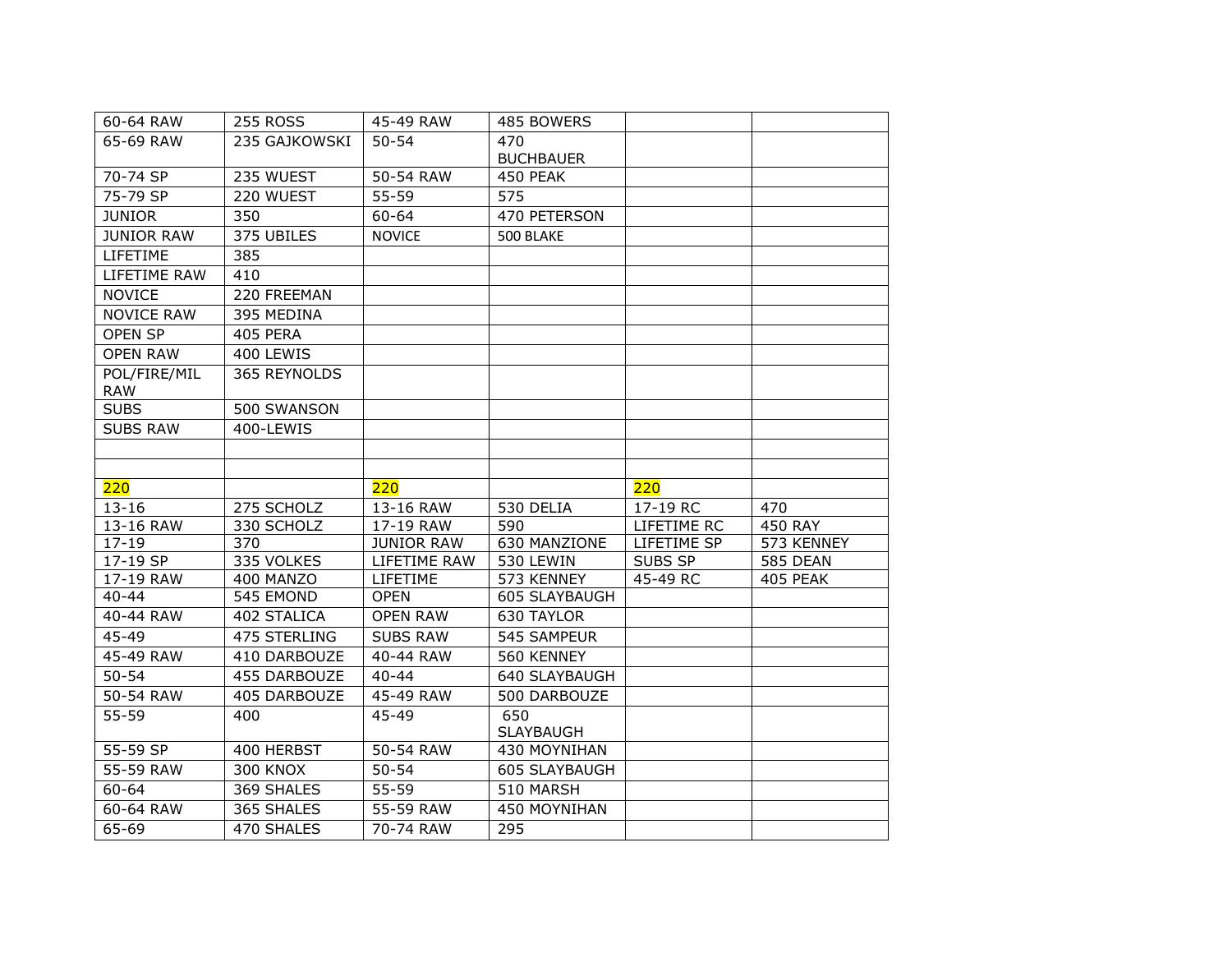|                   |                     |                   | <b>SEABROOKS</b> |               |            |
|-------------------|---------------------|-------------------|------------------|---------------|------------|
| 65-69 SP          | 290 SEABROOKS       | $70 - 74$         | 470              |               |            |
|                   |                     |                   | <b>DUSENBURY</b> |               |            |
| 65-69 RAW         | 270 SCARPELLO       | POLICE/F/M        | 585              |               |            |
| 70-74 SP          | 285 SEABROOKS       | <b>RAW</b>        | <b>HENDERSON</b> |               |            |
|                   | <b>SEABROOKS</b>    |                   |                  |               |            |
| <b>JUNIOR</b>     | 402 DAVIDSON        |                   |                  |               |            |
| <b>JUNIOR RAW</b> | 385 SHEFFER         |                   |                  |               |            |
| LIFETIME          | 560                 |                   |                  |               |            |
| LIFETIME SP       | <b>455 HOPLIGHT</b> |                   |                  |               |            |
| LIFETIME RAW      | 440                 |                   |                  |               |            |
| <b>NOVICE RAW</b> | 345 CHULACK         |                   |                  |               |            |
| <b>OPEN</b>       | 645 PEARA           |                   |                  |               |            |
| <b>OPEN SP</b>    | 525 PERA            |                   |                  |               |            |
| <b>OPEN RAW</b>   | 425 CARTER          |                   |                  |               |            |
| POL/FIRE/MIL      | 365 BURKE           |                   |                  |               |            |
| <b>RAW</b>        |                     |                   |                  |               |            |
| <b>SUBS</b>       | 450                 |                   |                  |               |            |
| SUBS SP           | 520                 |                   |                  |               |            |
|                   | MARCANTINO          |                   |                  |               |            |
| <b>SUBS RAW</b>   | 415 CARTER          |                   |                  |               |            |
|                   |                     |                   |                  |               |            |
|                   |                     |                   |                  |               |            |
| 242               |                     | 242               |                  | 242           |            |
| 13-16 SP          | 305 NEWCOMB         | 13-16 RAW         | 515 COLLISTER    | LIFEIME RC    | 500        |
| 13-16 RAW         | 360 NEWCOMB         | $17 - 19$         | 530 RICCARDI     | LIFETIME      | 670 WINTER |
| 17-19 RAW         | 360 NEWCOMB         | 17-19 RAW         | 565 SEYMOUR      | $40 - 44$     | 535        |
| $40 - 44$         | 500 DIBBLE          | <b>JUNIOR RAW</b> | 640-DISTIN       | POL/FIRE/MILT | 350        |
| 40-44 RAW         | 400 MITCHELL        | LIFETIME RAW      | 405 MOHAN        |               |            |
| 40-44 SP          | 505 KINGWATER       | LIFETIME          | 666 SLAYBAUGH    |               |            |
| 45-49 SP          | 400 ROLON           | <b>OPEN RAW</b>   | 475 RIVERA       |               |            |
| 45-49 (DP)        | <b>465 STERLING</b> | <b>OPEN</b>       | 560 KENNEY       |               |            |
| 45-49 RAW         | 430 MITCHELL        | <b>SUBS RAW</b>   | 550 ROGERS       |               |            |
| 50-54 RAW         | 415 MITCHELL        | <b>SUBS</b>       | 555              |               |            |
| 50-54 (SP)        | 350 ROGERS          | $40 - 44$         | 666 SLAYBAUGH    |               |            |
| 55-59 SP          | 365 BIGROW          | 40-44 RAW         | 650              |               |            |
|                   |                     |                   | MICHELITCH       |               |            |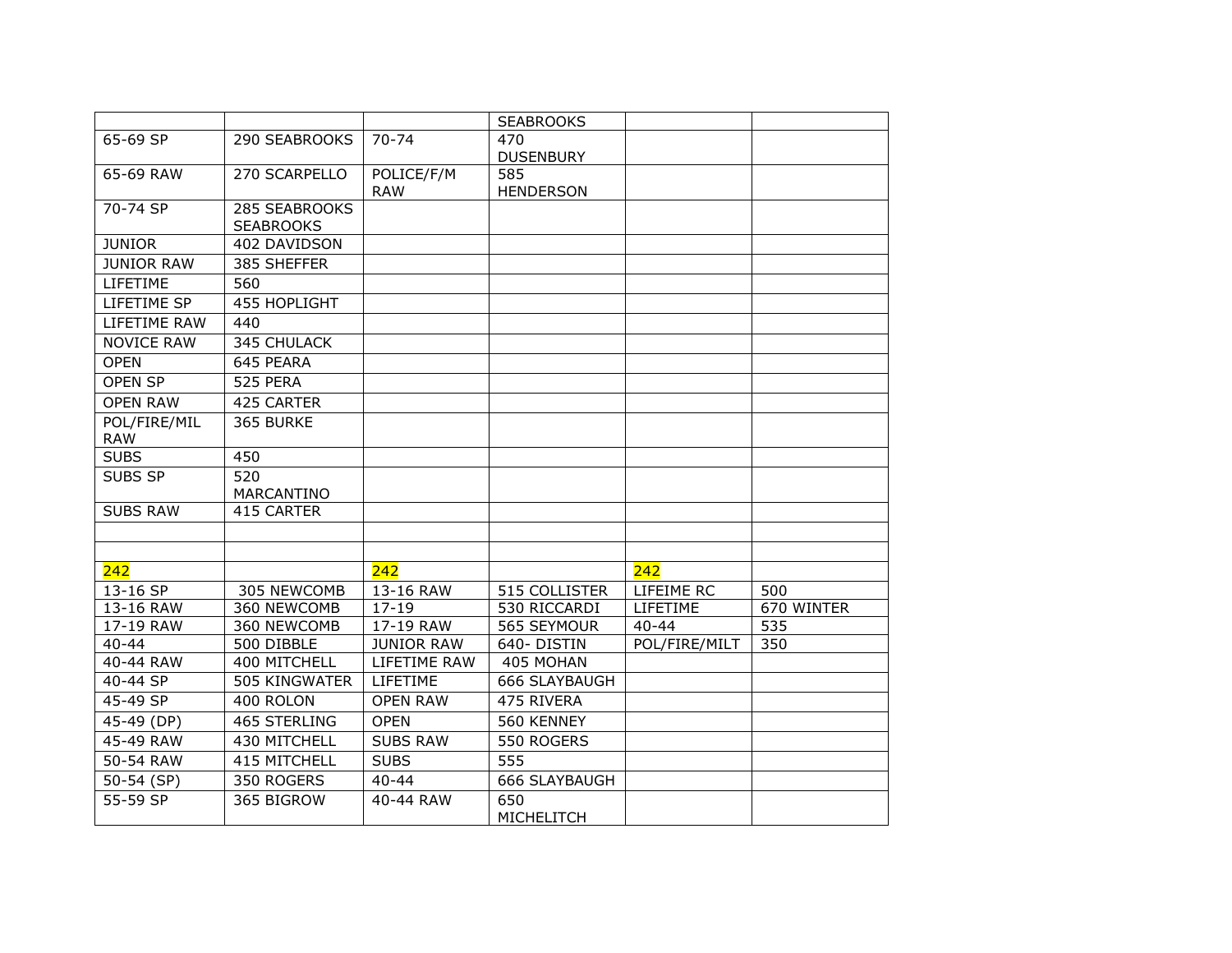| 55-59 RAW                  | 420 MITCHELL      | 45-49 RAW         | 405 DIDAS               |                |     |
|----------------------------|-------------------|-------------------|-------------------------|----------------|-----|
| 70-74 RAW                  | 130 TEIXEIRA      | 55-59             | 505<br><b>DUSENBURY</b> |                |     |
| <b>JUNIOR SP</b>           | 465<br>MANCIOCCHI | $60 - 64$         | 510<br><b>DUSENBURY</b> |                |     |
| LIFETIME                   | 640               | 65-69             | 470<br><b>DUSENBURY</b> |                |     |
| LIFETIME SP                | 485 ANSOLONE      |                   |                         |                |     |
| LIFETIME RAW               | 425               |                   |                         |                |     |
| <b>NOVICE RAW</b>          | 253 ANTOINE       |                   |                         |                |     |
| <b>OPEN RAW</b>            | 450 ZANGERLE      |                   |                         |                |     |
| POL/FIRE/MILT<br><b>SP</b> | 400 ROLON         |                   |                         |                |     |
| POL/FIRE/MIL<br><b>RAW</b> | 450 ZANGERLE      |                   |                         |                |     |
| <b>SUBS</b>                | 350 MORRA         |                   |                         |                |     |
| <b>SUBS RAW</b>            | 450 GEORGE        |                   |                         |                |     |
|                            |                   |                   |                         |                |     |
| 275                        |                   | 275               |                         | 275            |     |
| 11-12 RAW                  | 95 MEJIAS         | 11-12 RAW         | 245 MEJIAS              | LIFETIME RC    | 650 |
| 13-16 RAW                  | 210 MOODY         | 13-16 RAW         | 200                     | LIFETIME       | 600 |
| $40 - 44$                  | 562 SCOTT         | 17-19 RAW         | 560 PORTO               | <b>SUBS RC</b> | 670 |
| 40-44 RAW                  | <b>440 HALL</b>   | <b>JUNIOR RAW</b> | 700HARTRANFT            |                |     |
| 45-49 RAW                  | 430 MITCHELL      | <b>OPEN</b>       | 606 HIBERT              |                |     |
| 45-49 SP                   | 410 ROLON         | <b>OPEN RAW</b>   | 611 SABAT               |                |     |
| 50-54 SP                   | 435 ROGERS        | <b>SUBS</b>       | 540 MADERA              |                |     |
| 50-54 RAW                  | 470 SOUND         | $40 - 44$         | 625                     |                |     |
| $55 - 59$                  | 370 ZARAMBO       | 40-44 RAW         | 585 ROGERS              |                |     |
| 55-59 RAW                  | 310 GISONDI       | 50-54 RAW         | 520 FOSTER              |                |     |
| <b>JUNIOR RAW</b>          | 445 HARTRANFT     | P/F/M RAW         | 500 ROLON               |                |     |
| LIFETIME                   | 515 WNUK          |                   |                         |                |     |
| LIFETIME RAW               | 451 BEHARI        |                   |                         |                |     |
| <b>NOVICE RAW</b>          | 350 NEGRON        |                   |                         |                |     |
| <b>OPEN</b>                | 625 WHITE         |                   |                         |                |     |
| <b>OPEN RAW</b>            | 440 HALL          |                   |                         |                |     |
| <b>SUBS</b>                | 400 MEDERA        |                   |                         |                |     |
| <b>SUBS RAW</b>            | 440 GEORGE        |                   |                         |                |     |
| P/F/M SP                   | 410 ROLON         |                   |                         |                |     |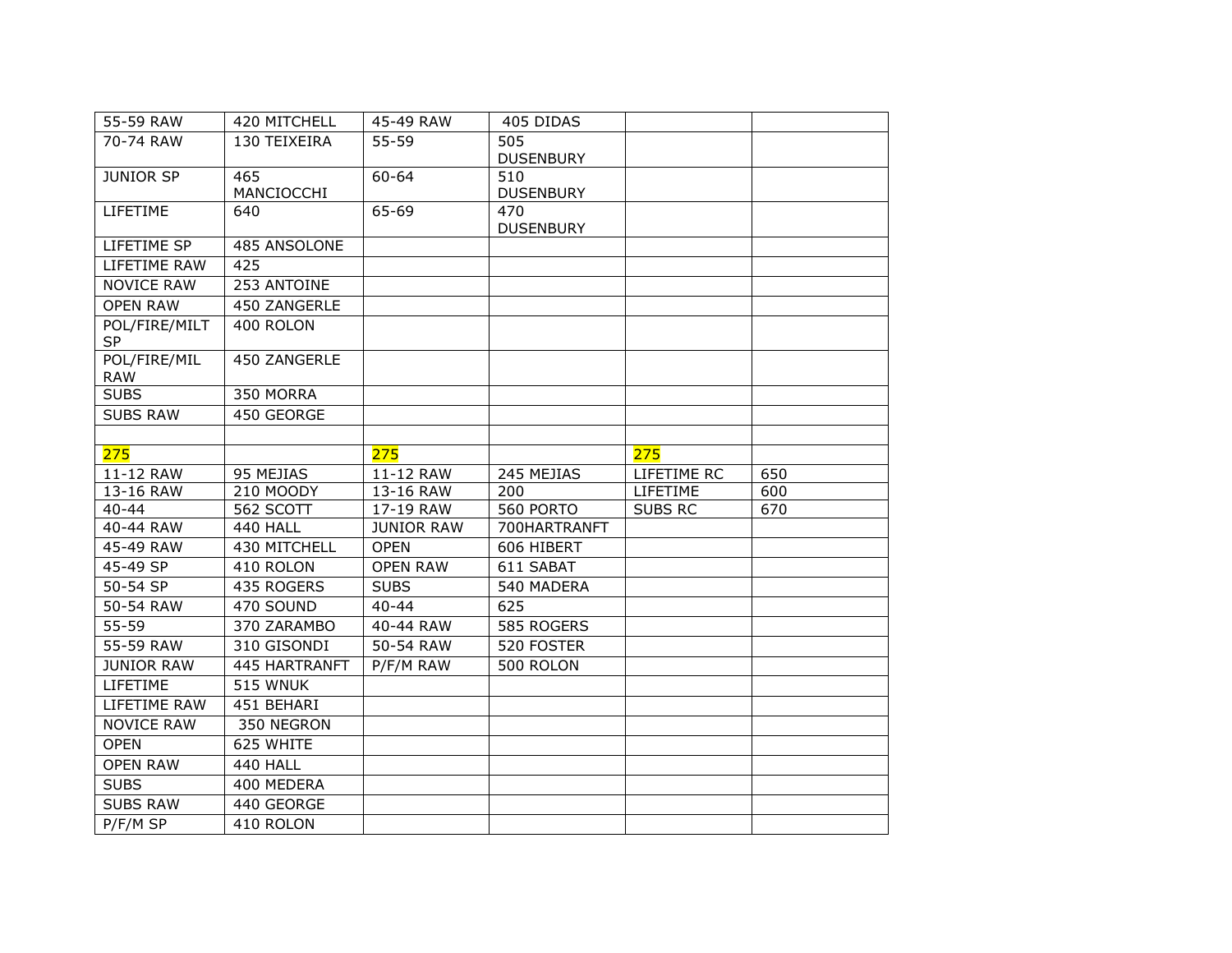| 300               |               | 300               |               |               |           |
|-------------------|---------------|-------------------|---------------|---------------|-----------|
| <b>SUBS RAW</b>   | 495 ALVAREZ   | $50 - 54$         | 425 WANNER    |               |           |
| 40-44 RAW         | 500 ALVAREZ   |                   |               |               |           |
| 50-54 RAW         | 335 WANNER    |                   |               |               |           |
|                   |               |                   |               |               |           |
| <b>SHW</b>        |               | <b>SHW</b>        |               | <b>SHW</b>    |           |
| 13-16 RAW         | 350 MEJIAS, J | 13-16 RAW         | 565 MEJIAS, J | LIFETIME RC   | 720 MCCUE |
| $40 - 44$         | 490           | <b>JUNIOR RAW</b> | 750 HARTRANFT | POL/FIRE/MILT | 630 ZEE   |
|                   |               |                   |               | <b>SP</b>     |           |
| 40-44 RAW         | 315 WANNER    | <b>LIFETIME</b>   | 750 HARTRANFT |               |           |
|                   |               | <b>RAW</b>        |               |               |           |
| 45-49 RAW         | 420           | <b>OPEN RAW</b>   | 650 MEJIAS    |               |           |
| 50-54 RAW         | 400 ANDERSON  | <b>SUBS RAW</b>   | 550 QUINONES  |               |           |
| <b>JUNIOR</b>     | 500           | $40 - 44$         | 500           |               |           |
| <b>JUNIOR RAW</b> | 500           | 40-44 RAW         | 445 WANNER    |               |           |
| LIFETIME          | 605           | 45-49 RAW         | 550 HARLING   |               |           |
| LIFETIME RAW      | 640 MEJIAS    | 50-54 RAW         | 300 BUTLER    |               |           |
| <b>OPEN</b>       | 405           |                   |               |               |           |
| <b>OPEN RAW</b>   | 645 MEJIAS    |                   |               |               |           |
| POL/FIRE/MILT     | 465           |                   |               |               |           |
| POL/FIRE/MILT     | 355 QUINONES  |                   |               |               |           |
| <b>RAW</b>        |               |                   |               |               |           |
| <b>SUBS</b>       | 460           |                   |               |               |           |
| <b>SUBS RAW</b>   | 600 MEJIAS    |                   |               |               |           |

| <b>POWERCURL</b> | <b>DIVISION</b> | <b>WEIGHT</b> |                                           |                 |             |
|------------------|-----------------|---------------|-------------------------------------------|-----------------|-------------|
| 100              | $11 - 12$       | 36- BOWERS    | <b>FOR</b><br><b>BENCH</b><br><b>REPS</b> | <b>DIVISION</b> | <b>REPS</b> |
|                  |                 |               | 148                                       |                 |             |
| 114              | $13 - 16$       | 40-BOWERS     | $17-19$                                   | <b>DESIMONE</b> | 42          |
|                  |                 |               | <b>JUNIOR</b>                             | <b>DESIMONE</b> | 36          |
| <b>148</b>       | $50 - 59$       | 114-FERRO     | 45-49                                     | <b>RAWN</b>     | 22          |
|                  | 60-69           | 95 MCCONNELL  |                                           |                 |             |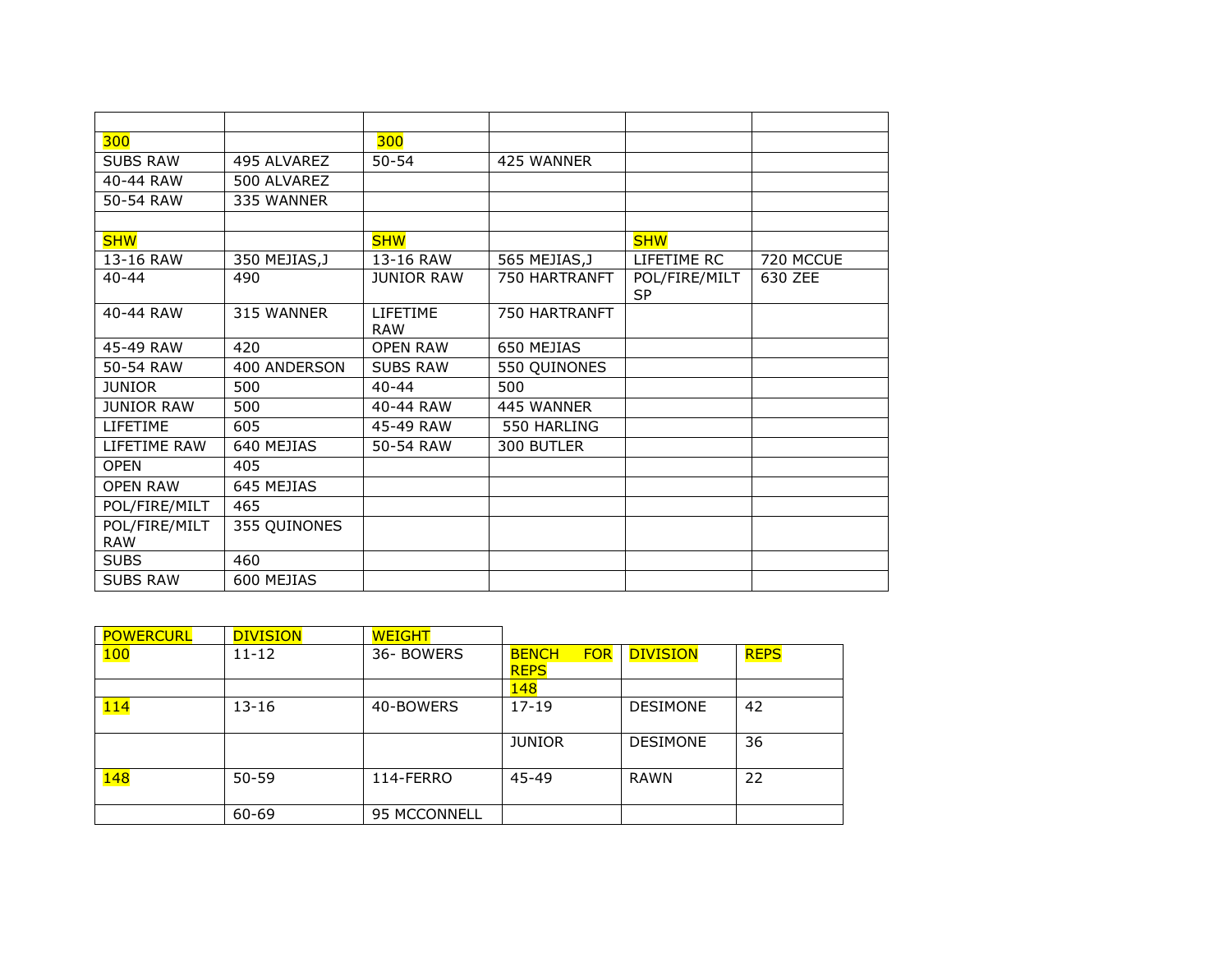|            | <b>OPEN</b> | 115-GALAS                |               |                  |                 |  |
|------------|-------------|--------------------------|---------------|------------------|-----------------|--|
|            |             |                          | <b>165</b>    |                  |                 |  |
| 165        | $40 - 49$   | 150 LIVOLSI              | <b>JUNIOR</b> | <b>JACKSON</b>   | 19              |  |
|            |             |                          | $40 - 44$     | <b>LIVOLSI</b>   | 27              |  |
| <b>181</b> | <b>OPEN</b> | 165 MARANZINO            | 45-49         | <b>RAWN</b>      | 18              |  |
|            | $40 - 49$   | 160-ST.FLEUR             | <b>NOVICE</b> | <b>CONTY</b>     | 23              |  |
|            |             |                          | <b>OPEN</b>   | <b>HOLDER</b>    | 26              |  |
| <b>198</b> | $13 - 16$   | 135 DELIA                | 181           |                  |                 |  |
|            | <b>OPEN</b> | 180 BLAZYNSKI            | $17 - 19$     | <b>FERRARA</b>   | 22              |  |
|            | $40 - 49$   | 170-ST.FLEUR             | <b>OPEN</b>   | <b>ALVEREZ</b>   | 28              |  |
|            | $50 - 59$   | 130-SEDORUS              | <b>SUBS</b>   | <b>EMOND</b>     | 33              |  |
|            |             |                          | $50 - 54$     | <b>STALWORTH</b> | $\overline{25}$ |  |
| 220        | $17 - 19$   | 170 MANZO                |               |                  |                 |  |
|            | $40 - 49$   | $155 -$<br>KUZIAN/SEXTON |               |                  |                 |  |
|            | <b>OPEN</b> | 165 BATISTA              |               |                  |                 |  |
|            |             |                          | <b>198</b>    |                  |                 |  |
| 242        | $13 - 16$   | 155 NEWCOMB              | <b>JUNIOR</b> | VELAZQUEZ        | 29              |  |
|            | $17 - 19$   | 150 NEWCOMB              | $40 - 44$     | <b>EMOND</b>     | 31              |  |
|            | <b>OPEN</b> | 165 RIVERA               | <b>OPEN</b>   | <b>SHALES</b>    | 35              |  |
|            |             |                          | <b>SUBS</b>   | <b>SHALES</b>    | 34              |  |
|            |             |                          | $50 - 54$     | <b>BERNSTEIN</b> | 19              |  |
| 275        | <b>OPEN</b> | 185 HORENDER             | <b>NOVICE</b> | MEDINA           | 32              |  |
|            | $50 - 59$   | 163- GROSSMAN            |               |                  |                 |  |
|            | $40 - 49$   | 150-MADERA               | 220           |                  |                 |  |
|            | $60 - 69$   | 163- GROSSMAN            | $17 - 19$     | <b>NEWCOMB</b>   | 24              |  |
|            | $13 - 16$   | 115 KARL                 | $40 - 44$     | <b>STALICA</b>   | 20              |  |
|            |             |                          |               |                  |                 |  |